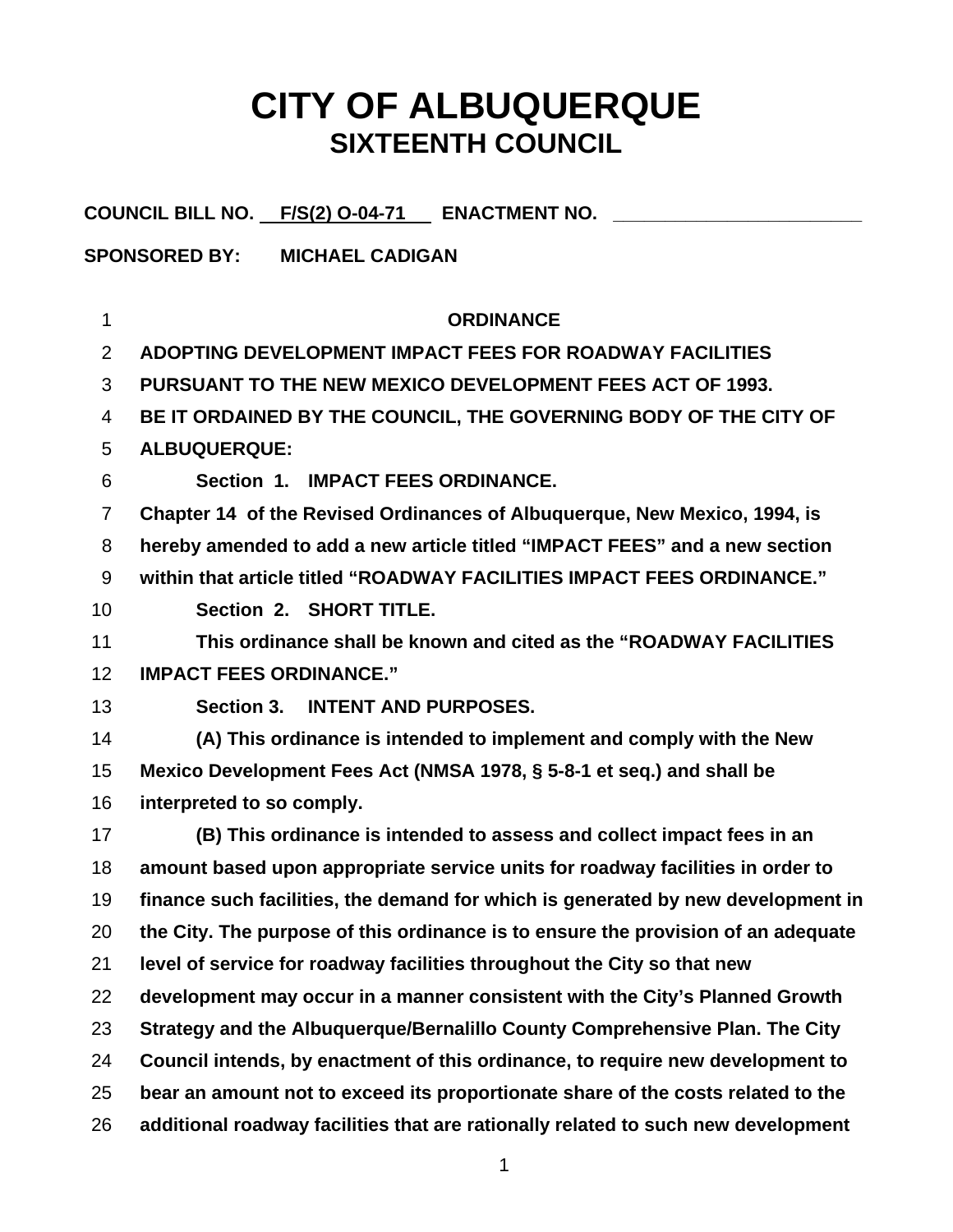**in accordance with applicable law. The City is responsible for and will meet all capital improvement needs associated with existing development in the City as established by the level of service adopted in this ordinance. Only capital improvement needs that are rationally related to new development in accordance with applicable law will be paid by impact fees. Impact fees shall not exceed the cost to pay for a proportionate share of the cost of system improvements based upon service units needed to serve new development. Subject to the provisions of this ordinance and the Development Fees Act (NMSA 1978, § 5-8-1 et seq.), impact fees shall be spent on new or enlarged capital facilities and equipment which benefit those developments which pay the fees. Impact fees may also be spent on:** 

**(1) The estimated costs and professional fees paid for preparing and updating the Component Capital Improvements Plan (CCIP);** 

**(2) For costs and fees charged by qualified professionals who are not employees of the City for services directly related to the construction of capital improvements or facility expansions; and** 

**(3) For administrative costs associated with this ordinance for City employees who are qualified professionals. Such administrative costs shall not exceed three percent of the total impact fees collected, as provided by NMSA 1978, § 5-8-4.** 

**Section 4. DEFINITIONS.** 

**The following words, terms and phrases, when used in this ordinance shall have the meanings ascribed to them in this section, except where the context clearly indicates a different meaning:** 

**ADVISORY COMMITTEE means the standing committee required to be appointed under the Development Fees Act (NMSA 1978, § 5-8-1 et seq.).** 

**APPLICANT means a person, including any governmental entity, seeking subdivision or development approval, a building permit, a refund, a waiver or a credit, whichever is applicable.** 

**ASSESSMENT means the determination of the amount of the impact fee. (See also COLLECTION.)** 

**BUILDING PERMIT means the building permit required by the Uniform Building Code, as adopted by the City.**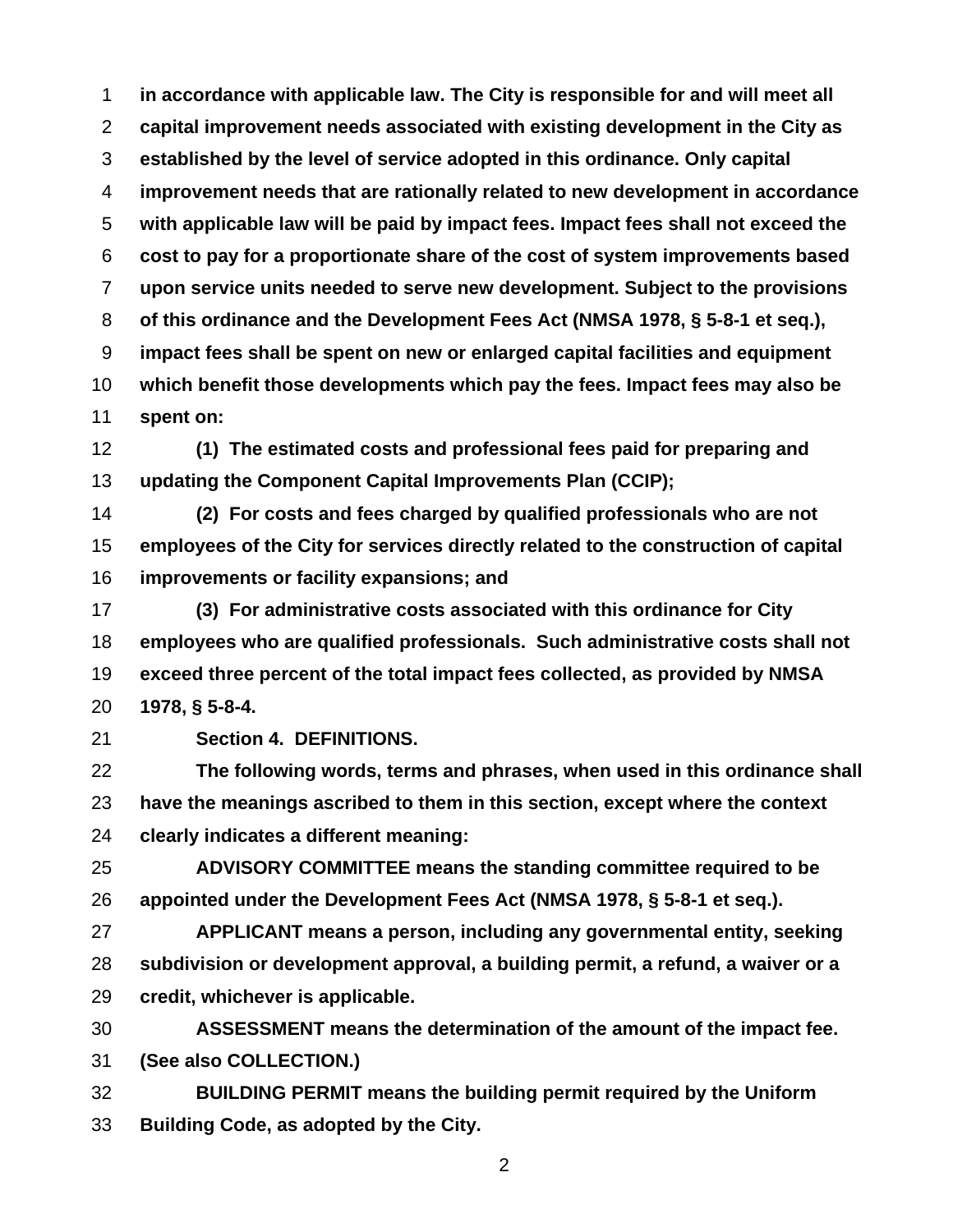**CAPITAL IMPROVEMENTS means roads, bridges, bike and pedestrian trails, bus bays, rights of way, traffic signals, landscaping and any local components of state and federal highways as specified in NMSA 1978 § 5-8-2D(2). CITY means the City of Albuquerque. CITY CAPITAL IMPLEMENTATION PROGRAM (CIP) means the City's Capital Improvements Program as set out and regulated by Section 2-12-1 R.O.A. 1994 et seq. The CIP is funded by General Obligation Bonds and includes projects that support rehabilitation, deficiency remediation and growth. The CIP will contain, as an additional component, the list of growth-supporting projects that are funded by impact fees. CITY COUNCIL means the duly constituted governing body of the City of Albuquerque. COLLECTION means the payment of the applicable impact fees. (See also ASSESSMENT.) COMPONENT CAPITAL IMPROVEMENTS PLAN (CCIP) means a plan required by the Development Fees Act (NMSA 1978, § 5-8-1 et seq.) that identifies types of capital improvements or facility expansions for which impact fees may be assessed. This component of the City's Capital Improvement Plan is funded by impact fees and limited to projects that support growth. COUNTY means the County of Bernalillo. COMPREHENSIVE PLAN means the City of Albuquerque/Bernalillo County Comprehensive Plan. CREDIT means credit for the value of the construction, contribution or dedication of system improvements or the contribution of money for system improvements accepted by the City. CREDIT-HOLDER means the person entitled to transfer, apply or seek reimbursement for excess credits. DEEMED COMPLETE means that an applicant has submitted an application and requisite fees for a building permit and the City has accepted such application and fees. DEVELOPER means any person, corporation, organization or other legal entity constructing or creating new development.**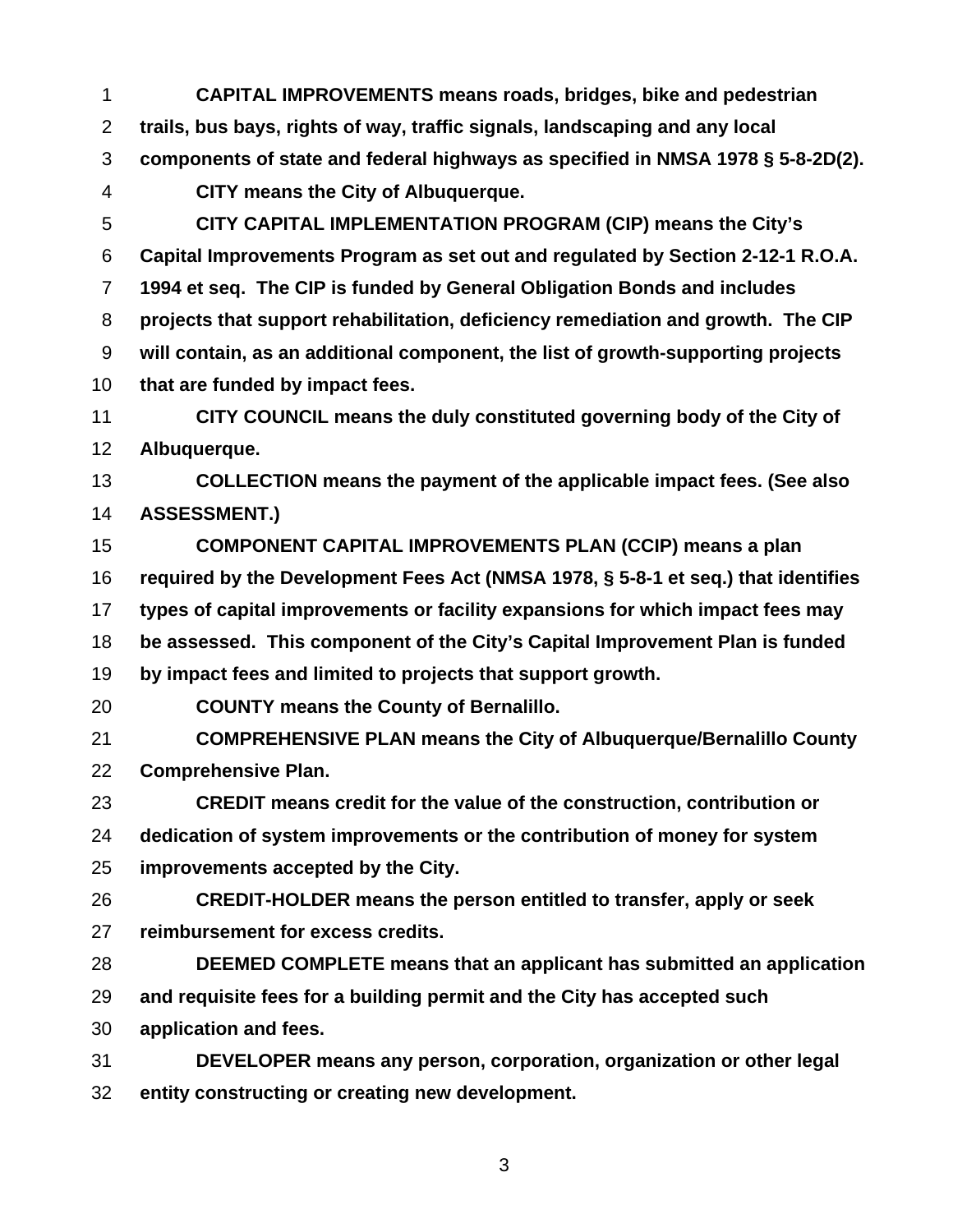**DEVELOPMENT means the division of land, reconstruction, redevelopment, conversion, structural alteration, relocation or enlargement of any structure; or any use, change of use or extension of the use of land, any of which increases the number of service units.** 

**DEVELOPMENT AGREEMENT means a written agreement entered into between the City and a developer whereby the developer agrees to dedicate or construct capital improvements.** 

**DEVELOPMENT APPROVAL means written authorization, such as approval of a subdivision application or issuance of a building permit, or other forms of official action required by the City prior to commencement of construction.** 

**DEVELOPMENT SITE means the property under consideration for development at the time of application for a building permit.** 

**EFFECTIVE DATE means six months after publication of the adopted ordinance.** 

**ENCUMBERED means impact fee funds committed for a specified capital improvement on a specified time schedule which does not exceed seven years from the date of payment of the impact fees.** 

**EXCESS CREDITS means that portion of the credit granted for system improvements which exceeds the value of the impact fees otherwise due from the development.** 

**FACILITY EXPANSION means the expansion of the capacity of an existing facility (in service units) that serves the same function as an otherwise necessary new capital improvement, in order that the existing facility may serve new development. The term does not include the repair, maintenance, modernization or expansion of an existing facility to improve service to existing development.** 

**FIRST IN, FIRST OUT means expenditures of impact fee revenues reflecting the chronological order in which the impact fee revenues were collected.** 

**GROSS FLOOR AREA means the sum of all the floor areas of a building, measured from the exterior of outer supporting walls, including all accessory buildings on the same lot.** 

**IMPACT FEE means a charge or assessment imposed by the City on new development in order to generate revenue for funding or recouping the costs of capital improvements or facility expansions rationally related to new development**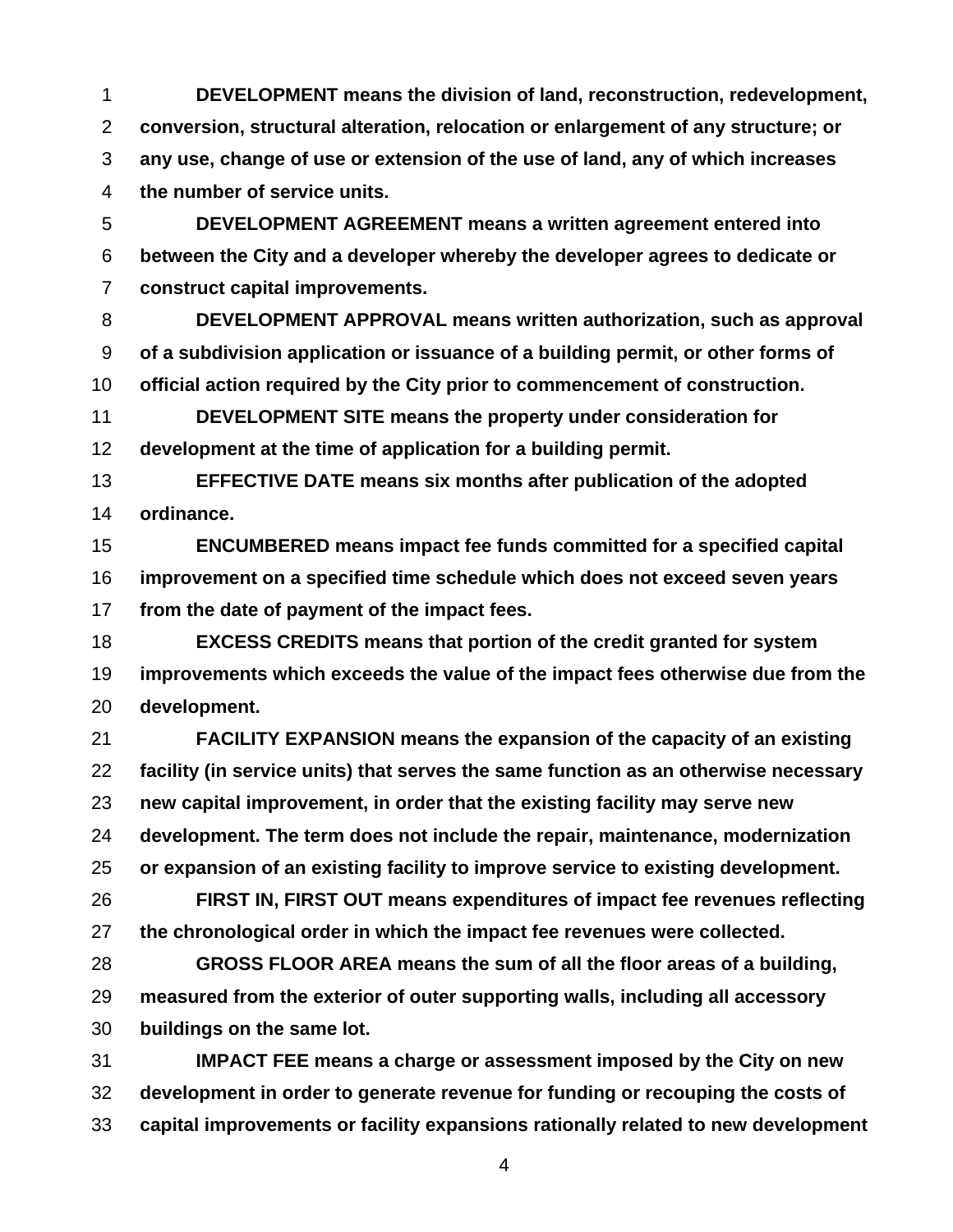**in accordance with applicable law. The term includes amortized charges, lump-**

**sum charges, capital recovery fees, contributions in aid of construction,** 

**development fees and any other fee that functions as described by this definition.** 

**The term does not include hook-up fees, dedication of rights-of-way or** 

**easements or construction or dedication of on-site water distribution, wastewater** 

**collection or drainage facilities, or streets, sidewalks or curbs if the dedication or** 

**construction is required by a previously adopted valid ordinance or regulation** 

**and is rationally related to new development in accordance with applicable law.** 

**IMPACT FEES ADMINISTRATOR means the person designated to administer the impact fee program established by this ordinance.** 

**INDEPENDENT FEE DETERMINATION means a finding by the impact fees administrator that an independent fee study does or does not meet the requirements for such a study as established by this chapter and, if the requirements are met, the fee calculated by the impact fees administrator therefrom.** 

**INDEPENDENT FEE STUDY means the engineering, financial and/or economic documentation prepared by an applicant in accordance with Section 18 to allow an individual determination of an impact fee other than by use of the applicable fee schedule.** 

**LAND USE means the primary category of use for any principal or accessory building, structure or use located on a development site.** 

**LAND USE ASSUMPTIONS (LUA) means the land use assumptions adopted or as may be amended by the City Council, pursuant to Section 14-13-5-2 ROA 1994.** 

**LEVEL OF SERVICE (LOS) means a standardized measure of capacity provided by a system of public facilities as further described in Section 7 (G) herein.** 

**NEW DEVELOPMENT means the division of land; reconstruction, redevelopment, conversion, structural alteration, relocation or enlargement of any structure; or any use, change of use or extension of the use of land; any of which increases the number of service units.** 

**OFFSET means the amount by which an impact fee is reduced to fairly reflect the credits applied for system improvements.**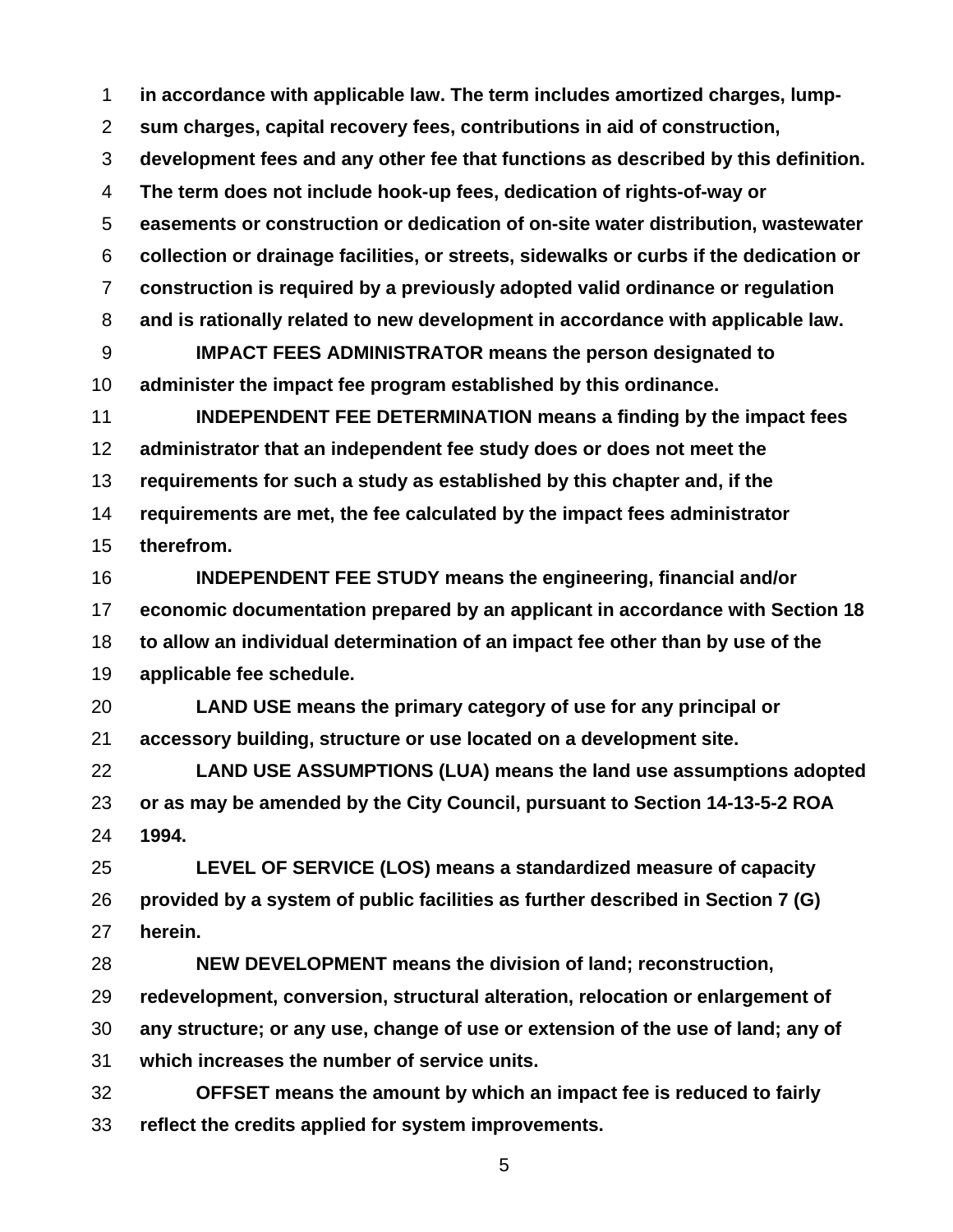**OWNER OF RECORD means the persons having legal and equitable title to the property as recorded in the real property records of the County.** 

**PROJECT IMPROVEMENTS means site specific improvements or facilities that are planned, designed or built to provide service for a specific development project and that are necessary for the use of the occupants or users of that project, and that do not provide additional service units as defined for each impact fee category. The addition of service units shall control a determination of whether an improvement or facility is a project improvement or a system improvement, and the physical location of the improvement or facility, on-site or off-site, shall not be considered determinative of whether it is a project improvement or a system improvement. No improvement or facility specifically identified in the CCIP shall be considered a project improvement. If an improvement or facility provides or will provide new service units the improvement or facility shall not be considered a project improvement. PROPORTIONATE SHARE means that portion of the cost of system** 

**improvements which is reasonably and fairly related to the service demands and needs of new development.** 

**QUALIFIED PROFESSIONAL means a professional engineer, surveyor, financial analyst or planner providing services within the scope of his or her license, education or experience.** 

**REFUND means reimbursement of impact fees to the owner of record of property for which impact fees have been paid.** 

**ROADWAY FACILITIES means roads, bridges, bike and pedestrian trails, bus bays, rights of way, traffic signals, landscaping and any local components of state and federal highways as specified in NMSA 1978, § 5-8-2D(2).** 

**SERVICE AREAS means geographically defined areas within the City that have been designated in the CCIP in which development potential may create the need for capital improvements to be funded by roadway facilities impact fees.** 

**SERVICE AREAS MAP means a map of service areas in which impact fees are imposed. A map illustrating the service areas for the capital improvements covered by this ordinance is attached hereto as Appendix A and incorporated by reference.**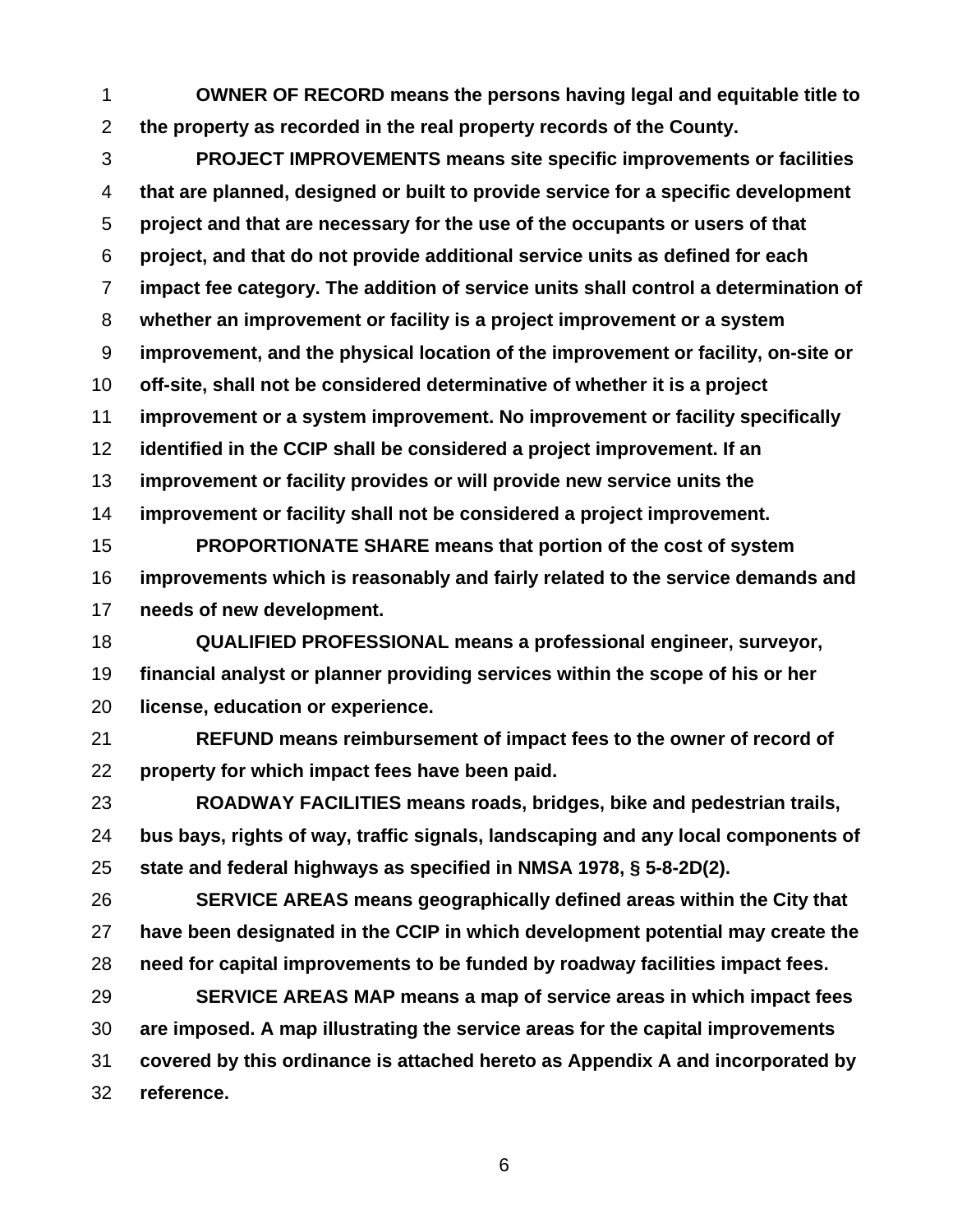**SERVICE UNIT means a standardized measure of consumption, use, generation or discharge attributable to an individual unit of development calculated in accordance with generally accepted engineering or planning standards for a particular category of capital improvements or facility expansions.** 

**SINGLE-FAMILY means a building arranged or designed to be occupied by one family, including mobile homes, the structure having only one dwelling unit.** 

**SYSTEM IMPROVEMENTS means the addition or provision of new service units as defined for each impact fee category.** 

**SYSTEM IMPROVEMENTS COSTS means costs incurred to provide system improvements needed to serve new development including, but not limited to, the costs of system capacity and/or system impact studies, planning, design and construction, land acquisition, land improvement, design and engineering related thereto, including the cost of constructing or reconstructing system improvements or facility expansions including, but not limited to, the construction contract price, surveying and engineering fees, related land acquisition costs and expenses incurred for qualified staff or any qualified engineer, planner, architect, landscape architect, or financial consultant for preparing or updating the capital improvements program and administrative costs not to exceed three percent of the total amount of the impact fees collected. Projected interest charges and other finance costs may be included if the development impact fees are to be used for the payment of principal and interest on bonds, notes, or other financial obligations issued by or on behalf of the City to finance system improvements, but such costs do not include routine and periodic maintenance expenditures, personnel training and other operating costs. SYSTEM STUDIES means any study, analysis or report, or portion thereof, required by the City to determine the system improvements for new development. WAIVED means to relinquish or abandon a claim or right. Section 5. AUTHORITY OF ORDINANCE. The City is authorized to impose impact fees under the Development Fees Act (NMSA 1978, § 5-8-1 et seq.). The provisions of this ordinance shall not be construed to limit the power of the City to use any other methods or powers** 

**otherwise available for accomplishing the purposes set forth in this ordinance,**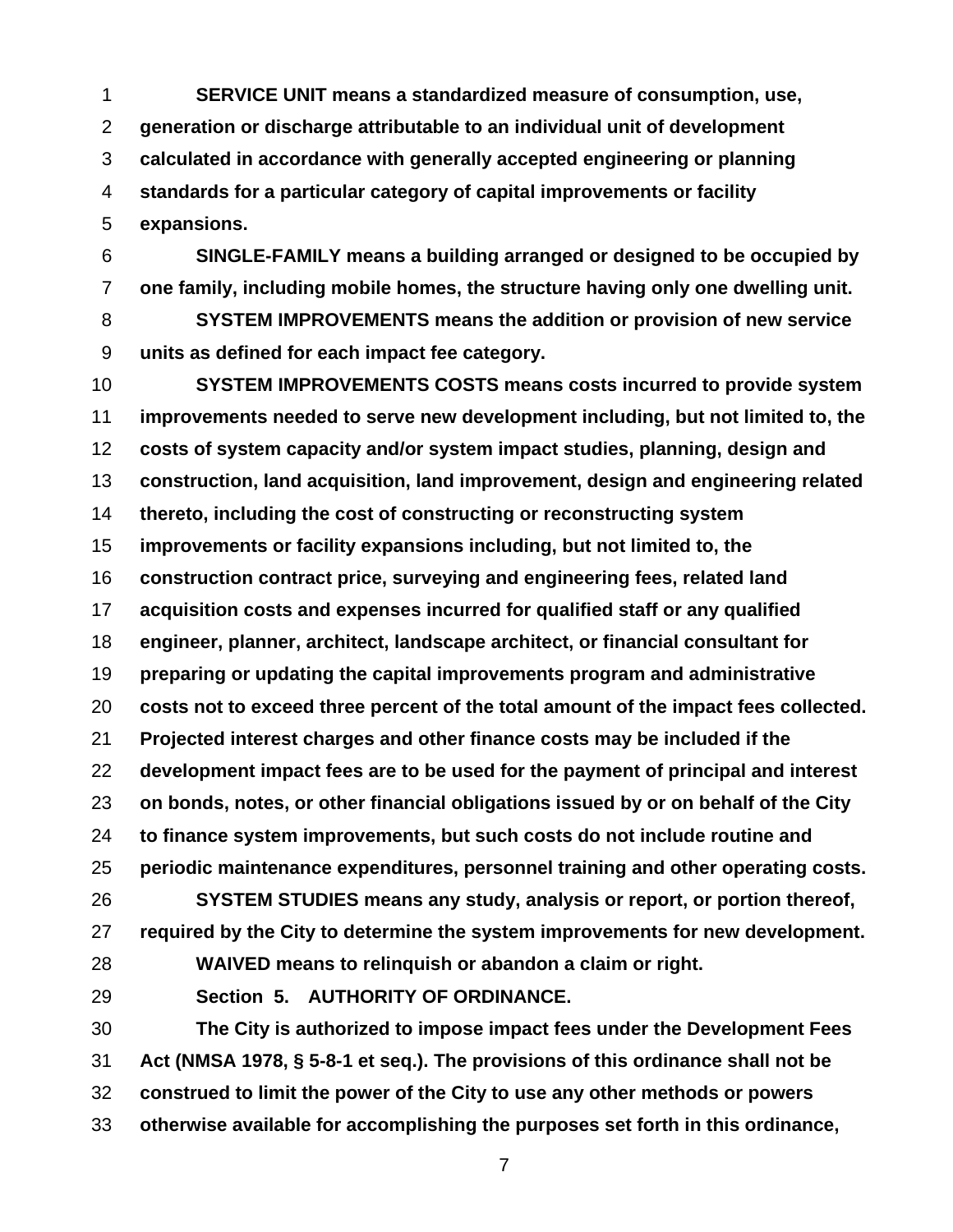**either in substitution or in conjunction with this ordinance, provided that such** 

**methods or powers are not inconsistent with or prohibited by this ordinance or** 

**the Development Fees Act.** 

**Section 6. APPLICABILITY OF ORDINANCE.** 

**This ordinance shall be applicable to all development that occurs within the corporate jurisdiction of the City, as may be amended in the future, and shall apply uniformly within each service area.** 

**Section 7. FINDINGS AND DECLARATIONS.** 

**The City Council hereby finds and declares that:** 

**(A) The City is committed to the funding and provision of roadway facilities necessary to cure any deficiencies that may exist in already developed areas of the City.** 

**(B) Such facilities shall be provided by the City using existing funding sources allocated for such facilities, other than impact fees, including, but not limited to, the general fund, general obligation bonds, special assessment districts and metropolitan redevelopment districts.** 

**(C) New development causes and imposes increased demands on public facilities, including roadway facilities.** 

**(D) The City Council appointed an advisory committee, pursuant to NMSA 1978, § 5-8-37, to review land use assumptions (LUA), and the component capital improvements plan (CCIP). The advisory committee reviewed the LUA and the CCIP.** 

**(E) The land use assumptions, incorporated in this ordinance by reference, indicate that new development will continue and will place increasing demands on the City to provide roadway facilities.** 

**(F) New development should pay an amount not to exceed its proportionate share of the capital costs related to the additional roadway facilities needed to accommodate that new development.** 

**(G) The City Council hereby adopts the following standard for a minimum level of service (LOS) for roadway facilities:** 

**A minimum level of service standard of LOS D for roadway facilities. This level of service standard was used to compute the average capacity added variable that was used in the calculation of the roadway facilities impact fees. In**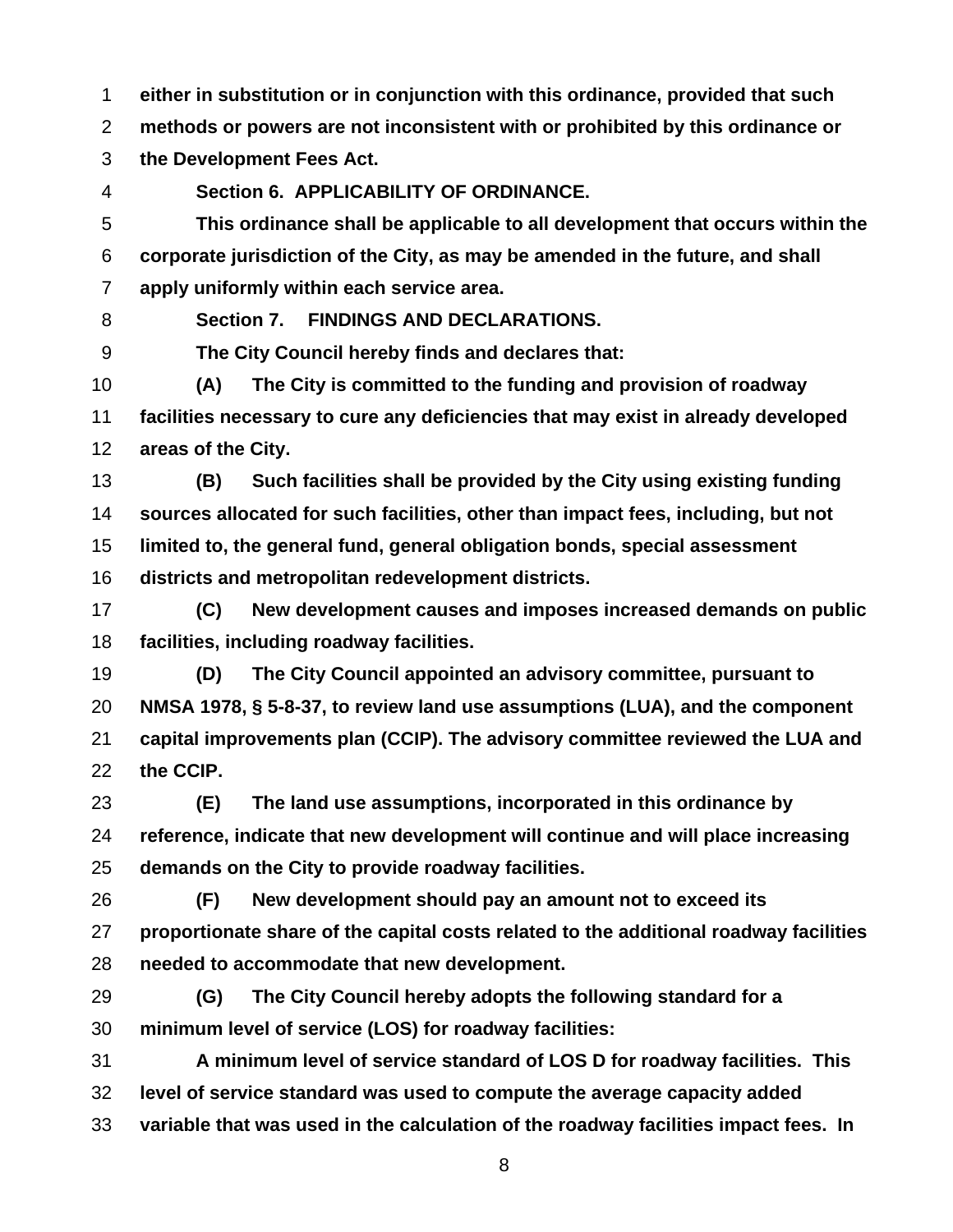**addition, the City uses LOS D as a minimum standard to be maintained at signalized intersections during the development review process.** 

**(H) The City Council, after careful consideration of the matter, hereby finds and declares that it is in the best interest of the general welfare of the City and its residents to impose impact fees upon new development in order to finance roadway facilities in the designated service areas for which demand is created by the new development.** 

**(I) The City Council further finds and declares that impact fees provide a reasonable method of assessing new development to ensure that such new development pays a portion of the costs of roadway facilities that are rationally related to the new development in accordance with applicable law.** 

**(J) The City Council further finds and declares that such impact fees are equitable, and impose a fair assessment on new development by requiring that new development pay a portion of the cost, and deems it advisable to adopt this ordinance as set forth.** 

**(K) The City Council further finds that there exists a rational relationship between the capital costs of providing roadway facilities at the level of service adopted and the impact fees imposed on development under this ordinance.** 

**(L) The City Council further finds that there exists a rational relationship between the impact fees to be collected pursuant to this ordinance and the expenditure of those funds on capital costs related to roadway facilities as limited and restricted by this ordinance.** 

**(M) The City Council further finds and declares that this ordinance is consistent with both the procedural and substantive requirements of the New Mexico Development Fees Act (NMSA 1978, § 5-8-1 et seq.).** 

**(N) The City Council has carefully considered the Report dated August, 2004, prepared by Tindale-Oliver & Associates, Inc. for the City of Albuquerque titled "City of Albuquerque 2004 Roadway Facilities Impact Cost Study", and further finds that said Report sets forth reasonable and equitable methodology and assumptions consistent with the New Mexico Development Fees Act for the formulation and imposition of a Roadway Facilities Development Impact Fee Program for the City of Albuquerque.** 

**Section 8. LAND USE ASSUMPTIONS.**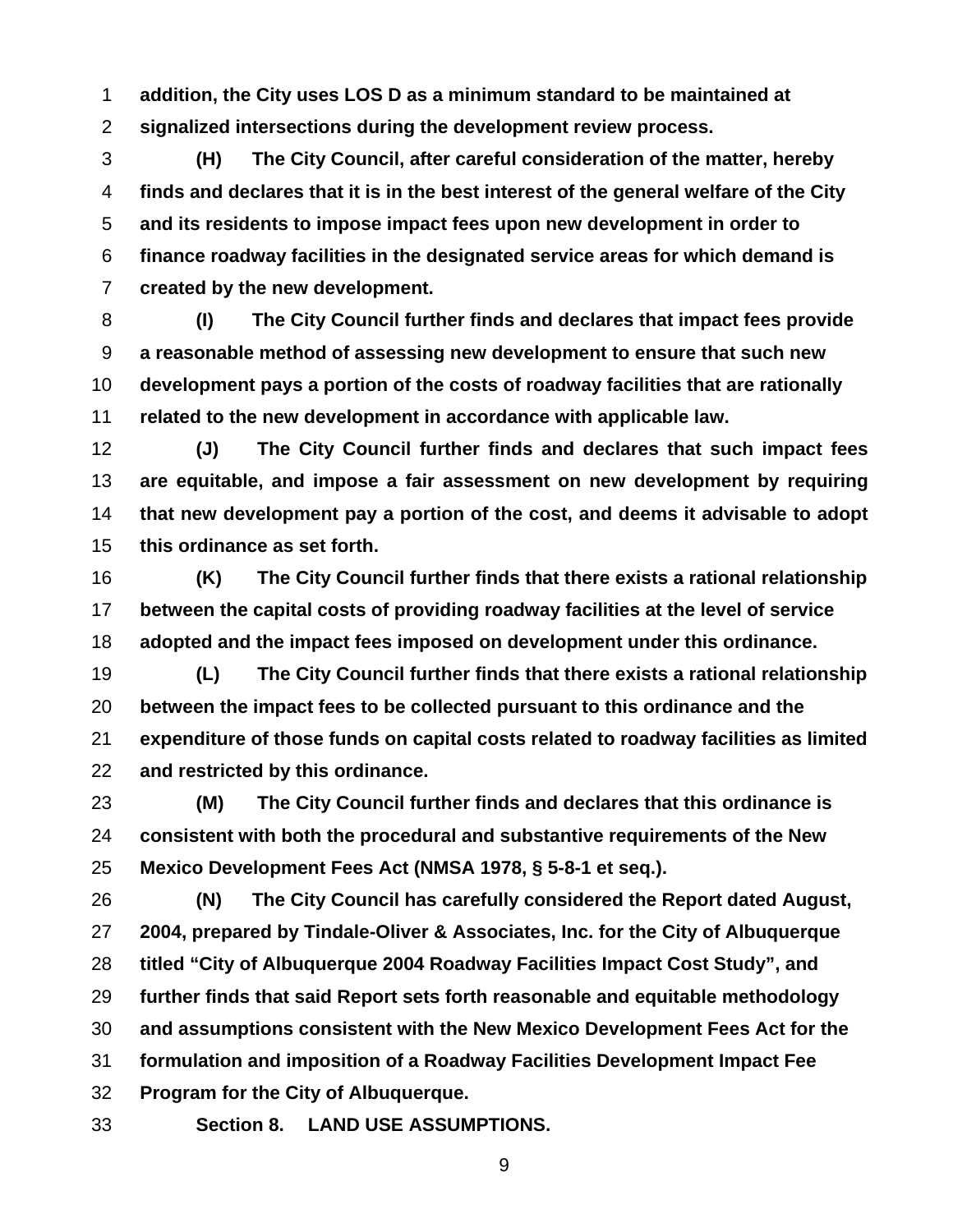**The land use assumptions provide a projection of changes in land uses, densities, intensities and population within planning information areas over at least a five-year period. The City Council hereby incorporates by reference the land use assumptions set forth in Section 14-13-5-2 ROA 1994, as amended. The land use assumptions shall be reviewed and updated, if necessary, in conjunction with the update of the CCIP.** 

**Section 9. COMPONENT CAPITAL IMPROVEMENTS PLAN.** 

**(A) The component capital improvements plan (CCIP) identifies types of capital improvements or facility expansions for which impact fees may be assessed. The CCIP is a component of the local infrastructure capital improvements program (CIP) and lists the growth-supporting projects that will be funded by impact fees. The CIP sets forth an inventory of existing capital improvements deficiencies and growth needs, planned capital projects and sources of funding for these projects which sources may include revenues other than impact fees. The CCIP consists of capital improvements plans for roadway facilities that support the infrastructure demands created by growth.** 

**(B) The City Council hereby adopts by reference the CCIP, attached hereto as Appendix C, approved by the City Council at the same hearing at which this ordinance is adopted, particularly as it relates to the allocation of a fair share of the costs of new facilities for roadway facilities to be borne by new users of such facilities and the levels of service to be provided to the citizens of the City for these facilities. Henceforth, the City Council shall adopt and revise the CCIP at the same time and via the same process that it adopts and revises the CIP.** 

**(C) The CCIP shall be updated every two years from the effective date of this ordinance, in conjunction with the CIP ordinance. Updates of the land use assumptions shall occur at least every five years from the effective date of this ordinance. Appropriate revisions and amendments to the impact fees schedules and this ordinance shall be made following either form of update, if necessary.** 

**Section 10. ADVISORY COMMITTEE.** 

**The advisory committee is a standing committee established pursuant to Section 14-13-1-4 ROA 1994. The advisory committee shall meet at the direction of the City Council. The functions of the advisory committee shall include:** 

**(A) Advise and assist the City in adopting land use assumptions;**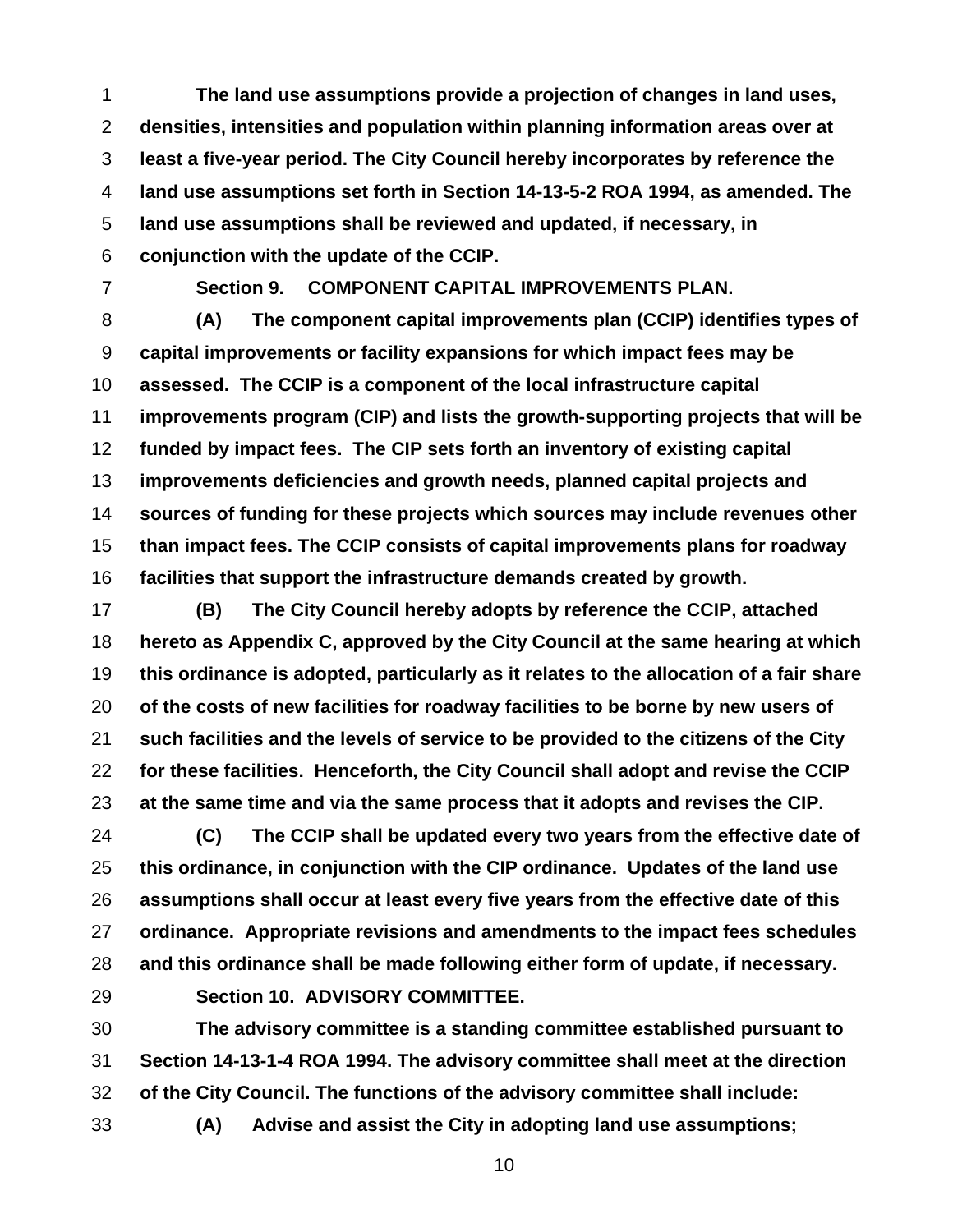**(B) Review the CCIP and file written comments; (C) Monitor and evaluate implementation of the CCIP; (D) File annual written reports with respect to the progress of the CCIP and report to the City any perceived inequities in implementing the plan or imposing the impact fees; (E) Advise the City of the need to update or revise the land use assumptions, CCIP and impact fees; and (F) Any other tasks the City Council may direct the advisory committee to perform. Section 11. ESTABLISHMENT OF SERVICE AREAS. Service areas for the Roadway Facilities Impact Fees are established as follows (as depicted on the map attached hereto as Appendix A and incorporated herein by reference). Section 12. PRESUMPTION OF MAXIMUM IMPACT. New development shall be presumed to have maximum impact on the necessary roadway facilities at the level of service established by this ordinance. Section 13. IMPOSITION. (A) Any developer engaging in new development after the effective date of this ordinance shall pay impact fees in the manner and in the amounts required in this ordinance, unless otherwise specified in this Section. No building permit shall be issued for development within the City unless the impact fees are assessed and collected pursuant to this ordinance. (B) Payment of impact fees specified in this Section shall constitute full and complete payment of the project's proportionate share of system improvements for which such fee was paid and shall constitute compliance with the requirements of this ordinance. (C) Notwithstanding any other provision of this ordinance, applications for building permits which have been filed and deemed complete by the City prior to the effective date of this ordinance shall not be subject to impact fees established pursuant to this ordinance. Notwithstanding this exemption, such projects shall be subject to any and all fees applicable prior to the effective date, whether assessed and paid prior to or subsequent to the effective date of this ordinance.**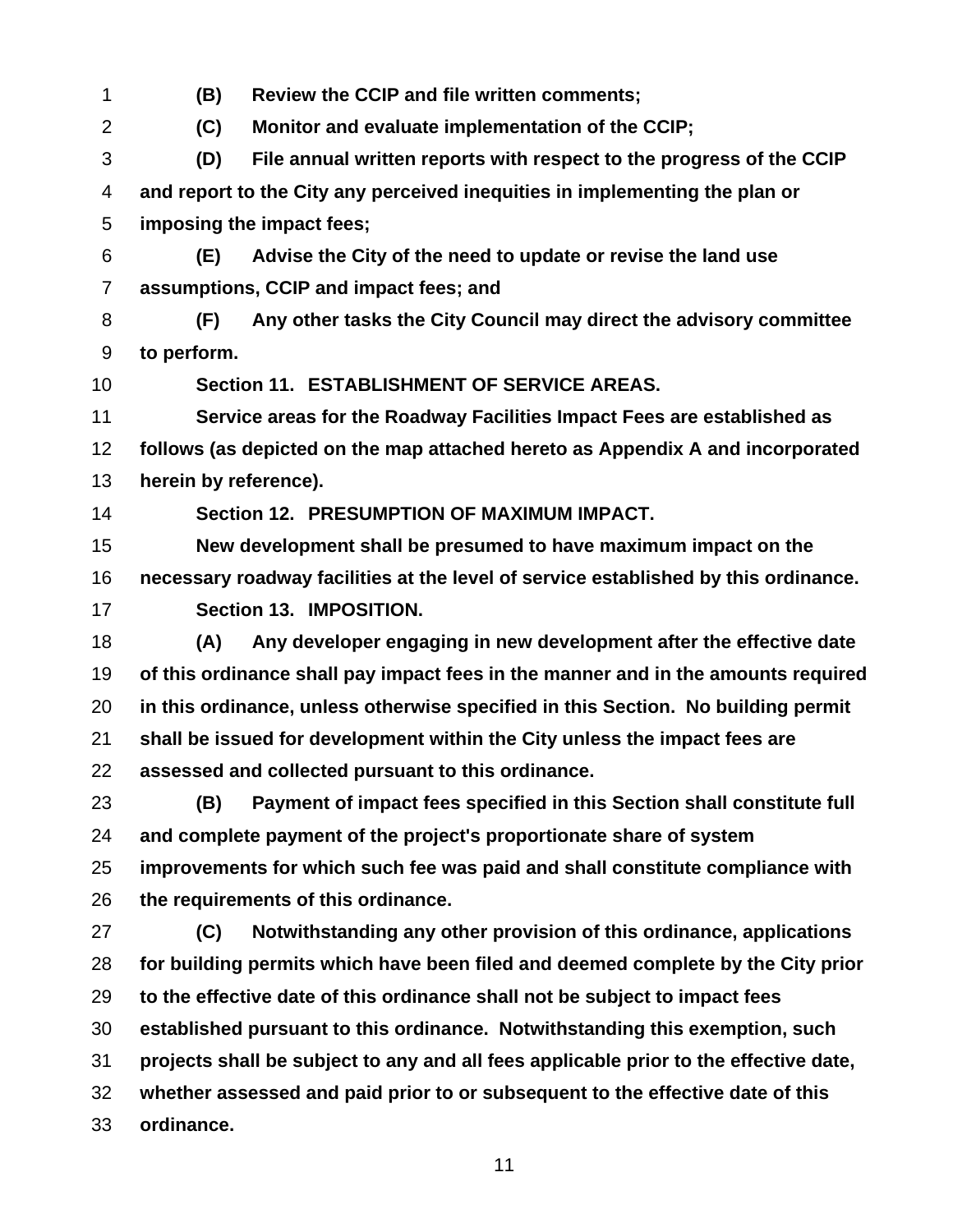**(D) Notwithstanding any other provision of this ordinance, development approvals resulting in vested rights acquired prior to the enactment date of this ordinance are deemed to have satisfied the requirements of this ordinance and no additional impact fees shall be assessed or collected against such properties under this ordinance. Vested rights arising from approvals shall expire if a building permit has not been issued within two years from the date of the approval and impact fees may be assessed and collected thereafter.** 

**(E) Nothing in this ordinance shall prevent the City from requiring a developer to construct reasonable project improvements in connection with the new development.** 

**(F) Nothing in this ordinance shall prevent the City from requiring a developer to construct reasonable system improvements necessitated by and attributable to the new development as a condition of development approval or pursuant to a development agreement with the City, provided that services are not available from existing facilities with actual capacity to serve the new development. If the system improvement is on the CCIP, the City shall grant applicable credits to the developer for constructing such system improvements.** 

**(G) Nothing in this ordinance shall abrogate the City's authority to require the applicant to prepare necessary studies, analyses or reports required as a part of the development approval process.** 

**(H) Nothing in this ordinance shall prevent the City from rejecting an application for development if it determines that such development is inconsistent with adopted City plans, regulations or ordinances.** 

**(I) The impact fees established pursuant to this ordinance shall be phased in the following manner:** 

**(1) At the effective date, fees are assessed at 34%.** 

**(2) Six months after the effective date, fees are assessed at 67%.** 

- **(3) Eighteen months after the effective date, fees are assessed at 100%.**
- **Section 14. ASSESSMENT AND COLLECTION.**

**(A) The impact fees administrator or his/her designee shall calculate and assess the impact fees at the earliest possible time.**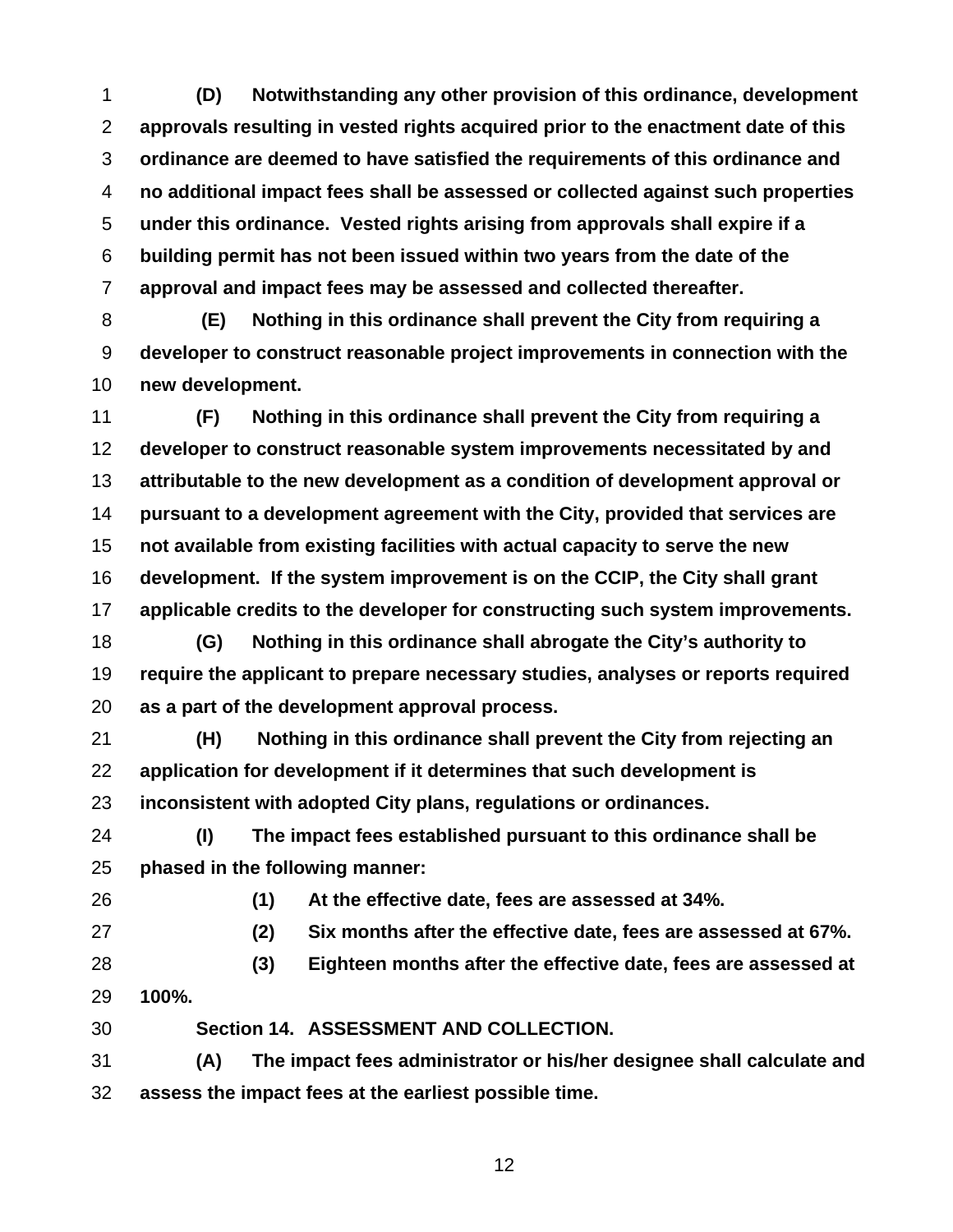**(1) For land that is platted or replatted on or after the effective date, the impact fees shall be assessed for development no later than at the time that the subdivision plat is recorded.** 

**(2) For land that was platted or replatted prior to the effective date or for development that occurs on existing lots of record, the impact fees shall be assessed at the time of development approval, plan check or issuance of a building permit.** 

**(3) For land that was platted or replatted prior to the effective date, or for development that occurs on existing lots of record wherein the owner has already paid or constructed the required off-site improvements within the prior thirty six (36) months, such payment or construction shall be credited against the impact fees to be assessed as long as the improvement paid for or constructed is on the CCIP.** 

**(B) The assessment of impact fees shall be in writing and shall be valid for a period of at least four years.** 

**(C) Notwithstanding the provisions of this Section, the assessment of impact fees may be revised if the number of service units in the specific development increases, provided that such revision shall be limited to the impact fees for the additional service units.** 

**(D) The impact fees administrator, or his/her designee, shall calculate and assess all other impact fees as follows:** 

**(1) Determine the applicable service area;** 

**(2) Determine the applicable land use category; (3) Verify the number of dwelling units or the amount of gross** 

**floor area (whichever is applicable) in the development; and** 

**(4) Multiply the number of dwelling units or the amount of gross floor area, whichever is applicable, by the applicable impact fees from the schedule in Section 15 (Appendix B).** 

**(E) If the assessment occurs at the time of subdivision plat or site plan approval, the assessment may be based on the applicable fee schedule.** 

**(F) If an application proposes a use that does not directly match an existing land use category upon which fees are based, the impact fees**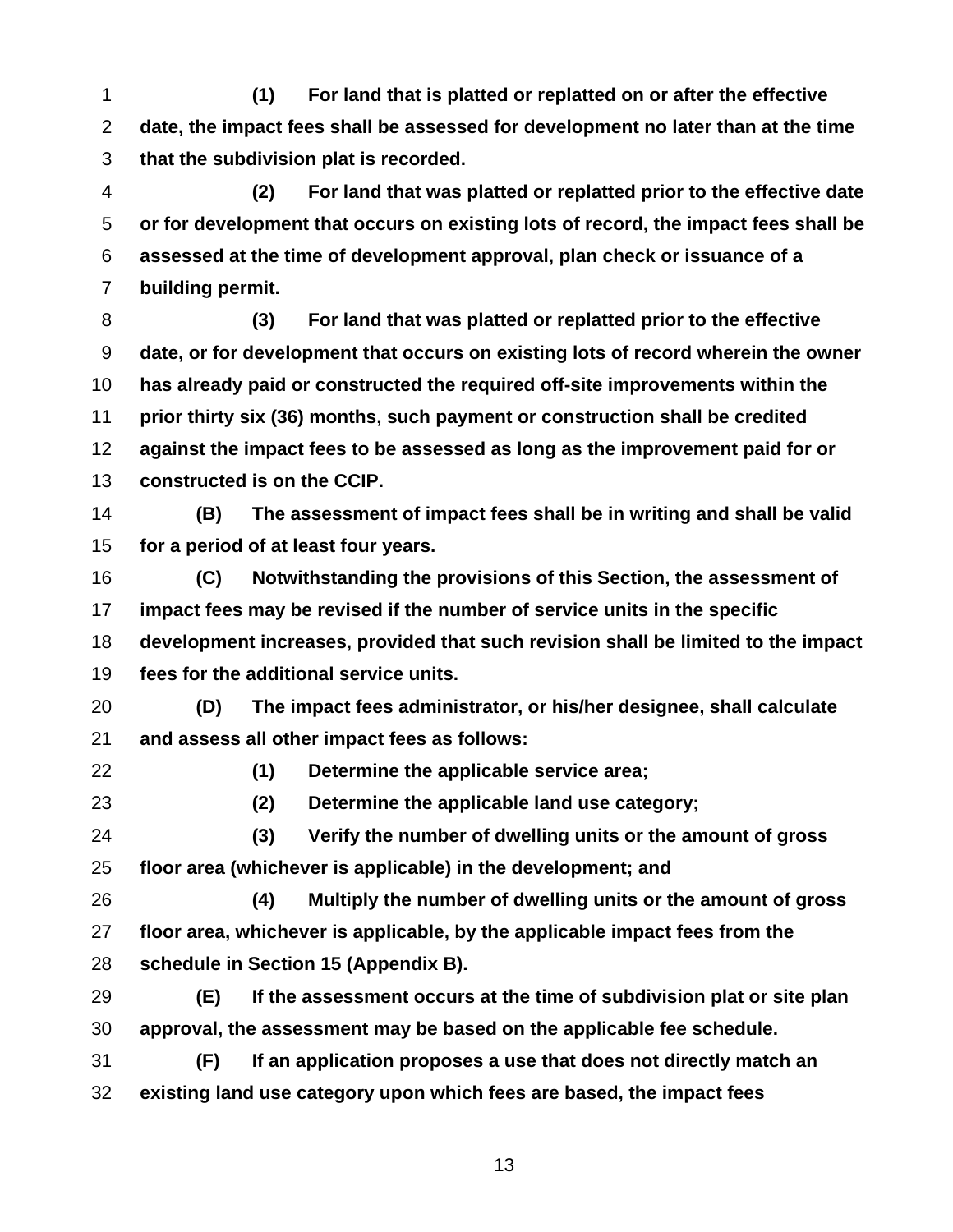**administrator shall assign the proposed use to the existing land use category that most closely resembles the proposed use.** 

**(G) When new development for which an application for a building permit has been made includes two or more buildings, structures or other land uses in any combination, including two or more uses within a building or structure, the total impact fee assessment shall be the sum of the fees for each and every building, structure, or use, including each and every use within a building or structure or, an independent fee determination may be conducted.** 

**(H) When a change of use, plat or replat, redevelopment or modification of an existing use or building requires the issuance of a building permit, the impact fee shall be based on the difference between the impact fee calculated for the previous use and the impact fee calculated for the proposed use. Should a redevelopment or modification of an existing use or building that requires the issuance of a building permit but does not involve a change in use result in a net increase in gross floor area, the impact fee shall be based on the net increase, if the service units are calculated on gross floor area. Should a change of use, redevelopment or modification of an existing use or building result in a net decrease in gross floor area or calculated impact fee, no refund or credit for past impact fees paid shall be made or created.** 

**(I) In addition to the cost of new or expanded system improvements needed to serve new development, the impact fee shall also include the proportionate cost of existing system improvements, but only to the extent that such roadway facilities have excess capacity and new development as well as existing development will be served by such facilities.** 

**(J) The impact fees administrator shall retain a record of the impact fees assessment. A copy shall be provided to the applicant on the forms prescribed by the City. A notice of impact fees assessment for the site shall be recorded in the appropriate real property title records of the County Clerk.** 

**(K) The impact fees shall be due and payable at the time of issuance of a building permit. Impact fees for mobile homes shall be collected at the time of issuance of a building permit or issuance of a certificate of occupancy. Section 15. SCHEDULE.**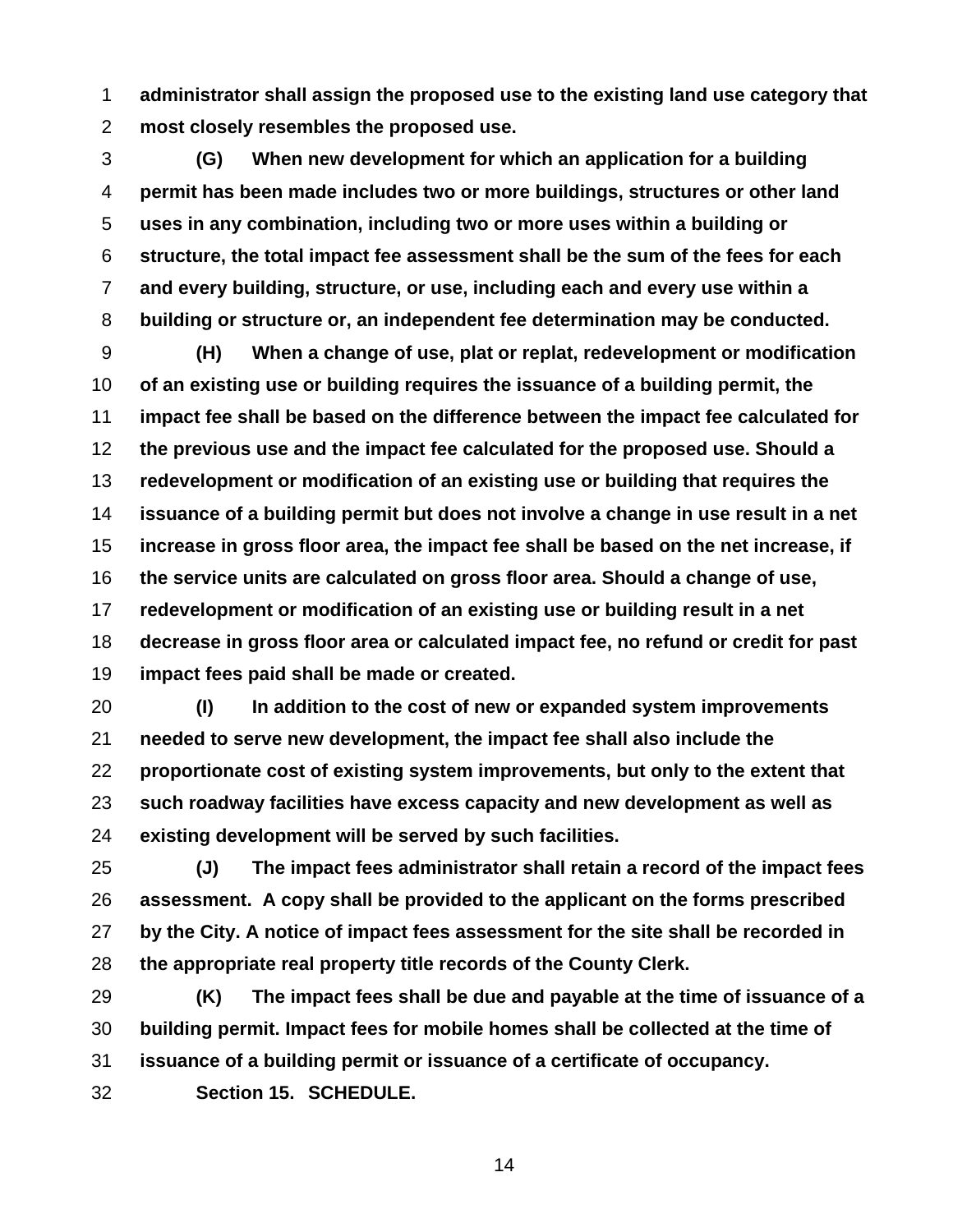**The following roadway facilities impact fees (as set forth on the Schedule attached hereto as Appendix B) incorporated herein by reference, are hereby imposed upon all new development in the City.** 

**Section 16. USE OF FEES COLLECTED.** 

**(A) The funds collected pursuant to this ordinance shall be used solely for the purpose of planning, design, land acquisition, construction, expansion and development of system improvements for the service area from which the impact fees were collected.** 

**(B) The City shall be entitled to expend up to three percent of the impact fees collected annually to offset the permissible administrative costs associated with the collection and use of such funds.** 

**(C) The City may issue bonds, revenue certificates and other obligations of indebtedness in such manner and subject to such limitations as may be provided by law in furtherance of the provision of capital improvement projects.** 

**Funds pledged toward retirement of bonds, revenue certificates or other** 

**obligations of indebtedness for such projects may include impact fees and other** 

**City revenues as may be allocated by the City Council. The impact fees paid** 

**pursuant to this ordinance, however, shall be restricted to use solely and** 

**exclusively for financing directly, or as a pledge against bonds, revenue** 

**certificates and other obligations of indebtedness for the cost of capital** 

**improvements or facility expansions as specified in this Section.** 

**Section 17. EXEMPTIONS.** 

**(A) The following types of new development shall be exempt from the impact fees imposed pursuant to this ordinance:** 

**(1) Any addition or expansion to a building which does not increase the number of service units in the building.** 

**(2) Any accessory building for a subordinate or incidental use to a dwelling unit on residential property, which building does not constitute a dwelling unit.** 

**(3) Any reconstruction of a destroyed or partially destroyed building provided that the destruction of the building occurred other than by willful razing or demolition. The exemption only applies to the replacement of the**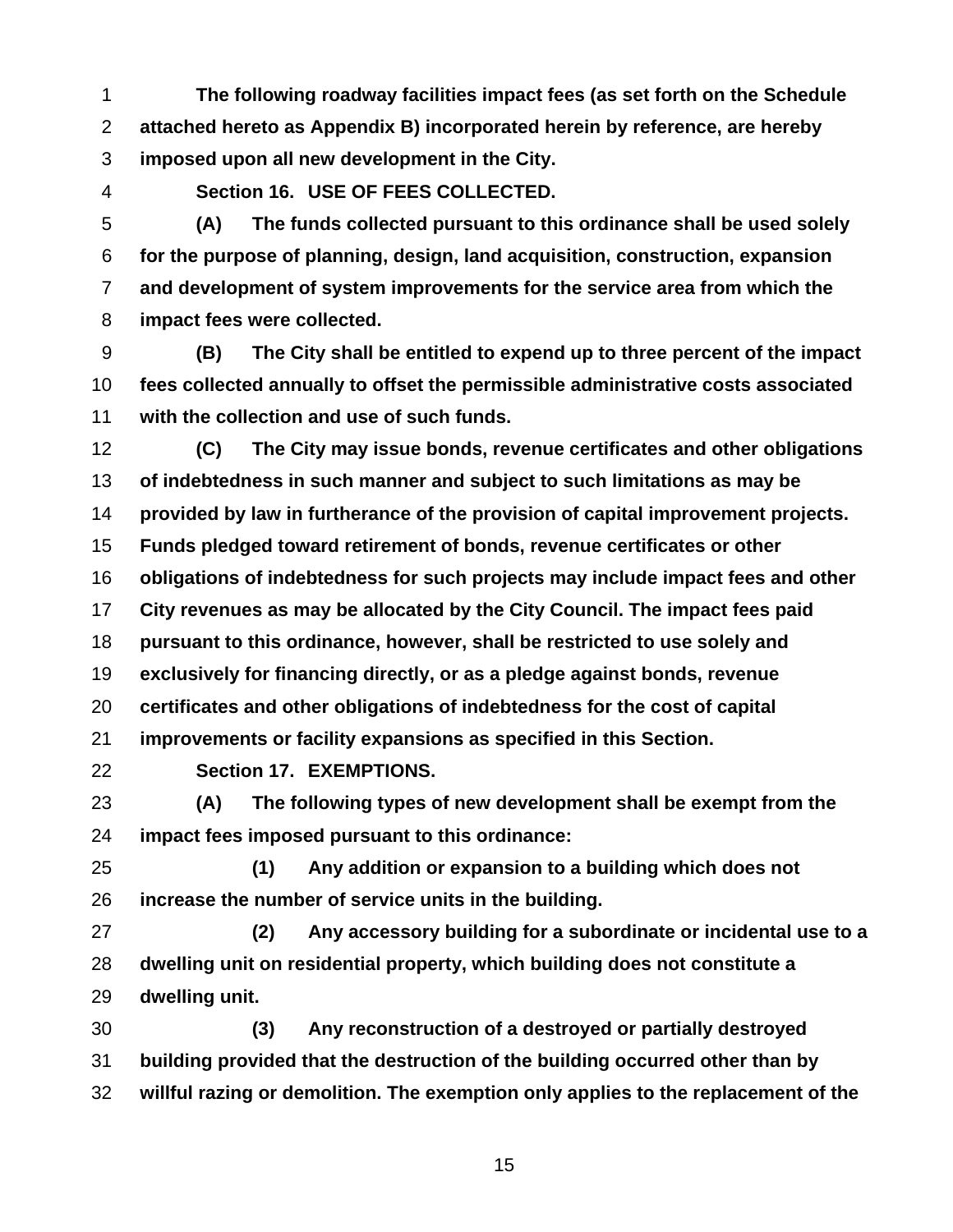**previous facility. A change of land use or increase in dwelling units shall be addressed through Section 14.** 

**(B) Applications for exemptions.** 

**(1) An applicant for an exemption from impact fees shall have the burden of claiming and proving that a development project qualifies for any of the exemptions listed in this Section prior to the issuance of a building permit. Such exemptions shall be granted or denied in writing by the impact fees administrator or his/her designee, subject to appeal pursuant to Section 22.** 

**(2) An application for an exemption shall be made on forms provided by the City. An application not filed before the issuance of a building permit shall be deemed waived.** 

**(3) The City may adopt administrative procedures and guidelines to implement exemptions granted pursuant to this section.** 

**Section 18. INDEPENDENT FEE DETERMINATION.** 

**An independent determination of impact fees may be made as follows:** 

**(A) An applicant for development approval may elect to have an independent determination of the impact fees due for their development project in accordance with this Section. Any applicant who makes this election shall prepare and submit to the impact fees administrator an independent fee study for the development project for which development approval is sought.** 

**(B) All independent fee studies shall be prepared for review and submitted to the impact fees administrator no later than the time of application for a building permit. Any submission not so made shall be deemed waived.** 

**(C) Each independent fee study shall comply in all respects with the requirements of this Section and be organized in a manner that will allow the impact fees administrator to readily ascertain such compliance.** 

**(D) Each independent fee study shall comply with all other written specifications as may be required by the impact fees administrator from time to time.** 

**(E) The impact fees administrator shall determine the appropriate impact fees based on the results of the independent fee study and the applicable impact fee schedule established in Section 15.**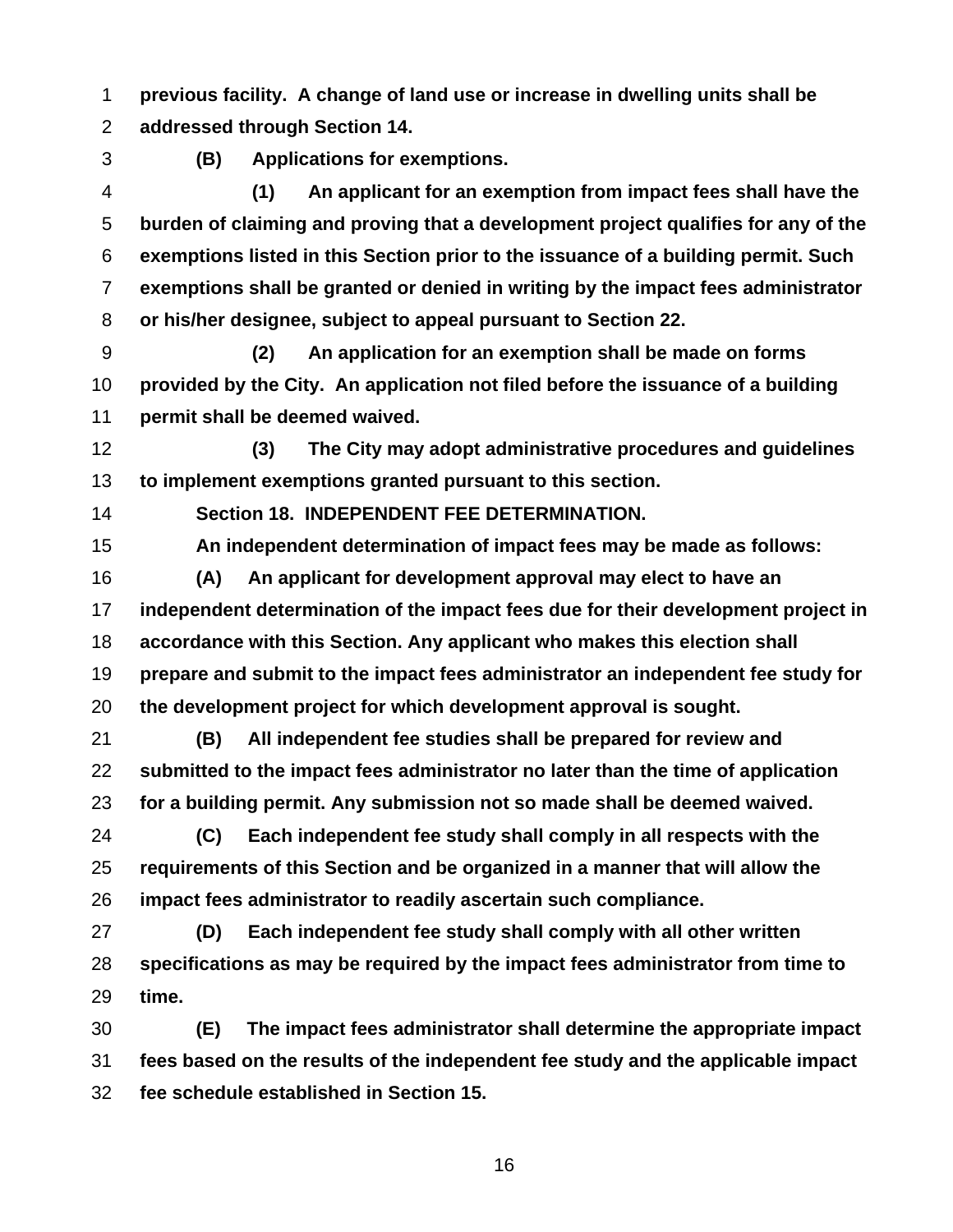**(F) Any impact fee calculated in accordance with this Section and approved and certified in writing by the impact fees administrator shall be valid for four years following the certification. Following such period, a new application for an independent fee study must be made. Any change in the submitted development plan that in any material way affects said fee calculation shall void the certification of the fee.** 

**(G) An independent determination of impact fees will be required under the following conditions:** 

**A development is proposed that will exceed the population or employment forecasts (for the data analysis subzone(s) in which the proposed development is located) in the adopted land use assumptions. In these cases an independent fee determination will be required for all infrastructure categories and the City may establish a separate service area, establish appropriate impact fees and add facilities as necessary to the CCIP. The proposed fees, service area, and additions to the CCIP will be included in a development agreement which shall be approved by the Albuquerque City Council.**

**Section 19. ADMINISTRATION OF THE FEES.** 

**(A) Collection of impact fees by the impact fees administrator or his/her designee. The impact fees administrator or his/her designee shall be responsible for collection of the impact fees. Upon receipt of impact fees, the impact fees administrator or his/her designee shall place such funds into separate accounts as specified in this ordinance. All such funds shall be deposited in interest-bearing accounts in a bank authorized to receive deposits of City funds. Interest earned by each account shall be credited to that account and shall be used solely for the purposes specified for funds of such account.** 

**(B) Establishment and maintenance of records. The impact fees administrator or his/her designee shall establish and maintain accurate financial records for the impact fees collected pursuant to this ordinance which shall clearly identify for each impact fee payment the payor of the impact fee, the specific development project for which the fee was paid, the date of receipt of the impact fee, the amount received, the category of capital improvement for which the fee was collected, and the applicable service area. The financial records shall**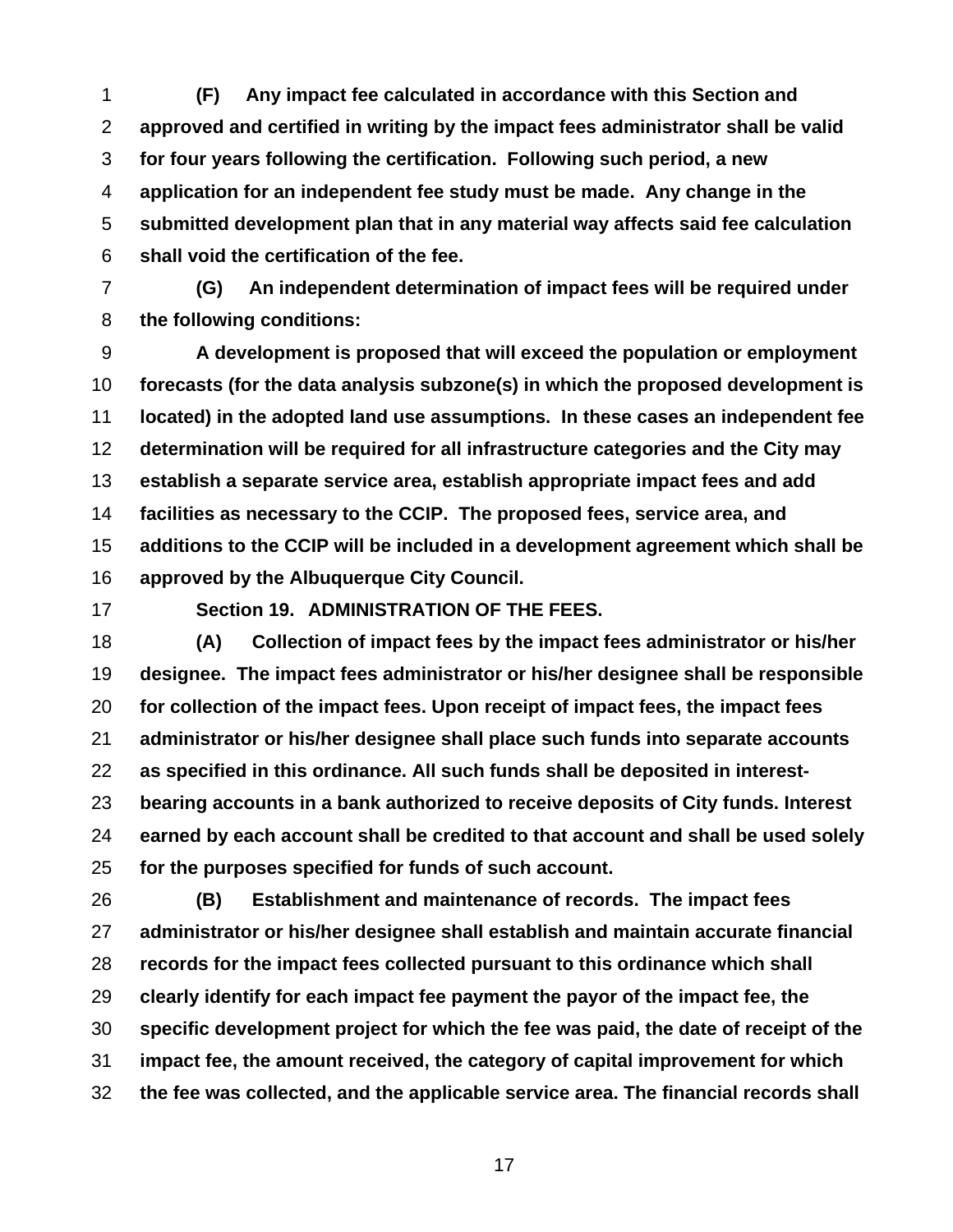**show the disbursement of all impact fees, including the date and purpose of each disbursement.** 

**(C) Annual reports. The impact fees administrator or his/her designee shall prepare and present to the City Council an annual report describing the amount of any impact fees collected, encumbered and used during the preceding year by category of capital improvement and service area.** 

**(D) Public inspection. The records of the accounts shall be available for public inspection and copying at the City during ordinary City business hours.** 

**(E) Expenses of administration. An amount not to exceed three percent of the total of all impact fees collected may be allocated and applied for administration of this ordinance for City employees who are qualified** 

**professionals.** 

**Section 20. REFUNDS.** 

**(A) The current owner of record of property on which an impact fee has been paid shall be entitled to a refund of such fee if:** 

**(1) The current owner of record of the property submits an application for refund within one year of the event giving rise to the right to claim a refund.** 

**(2) All or a portion of the impact fees paid by the development are not spent within seven years after the date of payment. The determination of whether the impact fees paid by a development have been spent shall be determined using a first in, first out accounting standard if a portion of the impact fees paid by the development are not spent within seven years after the date of payment.** 

**(3) Existing City facilities of the type for which the impact fees have been paid are available to provide service to the development, but service from such facilities is not provided by the City.** 

**(4) Existing City facilities of the type for which the impact fees have been paid are not available to the development, and the construction of improvements that would serve the development are not completed and available to provide service to the development within seven years from the date of payment of the impact fees.**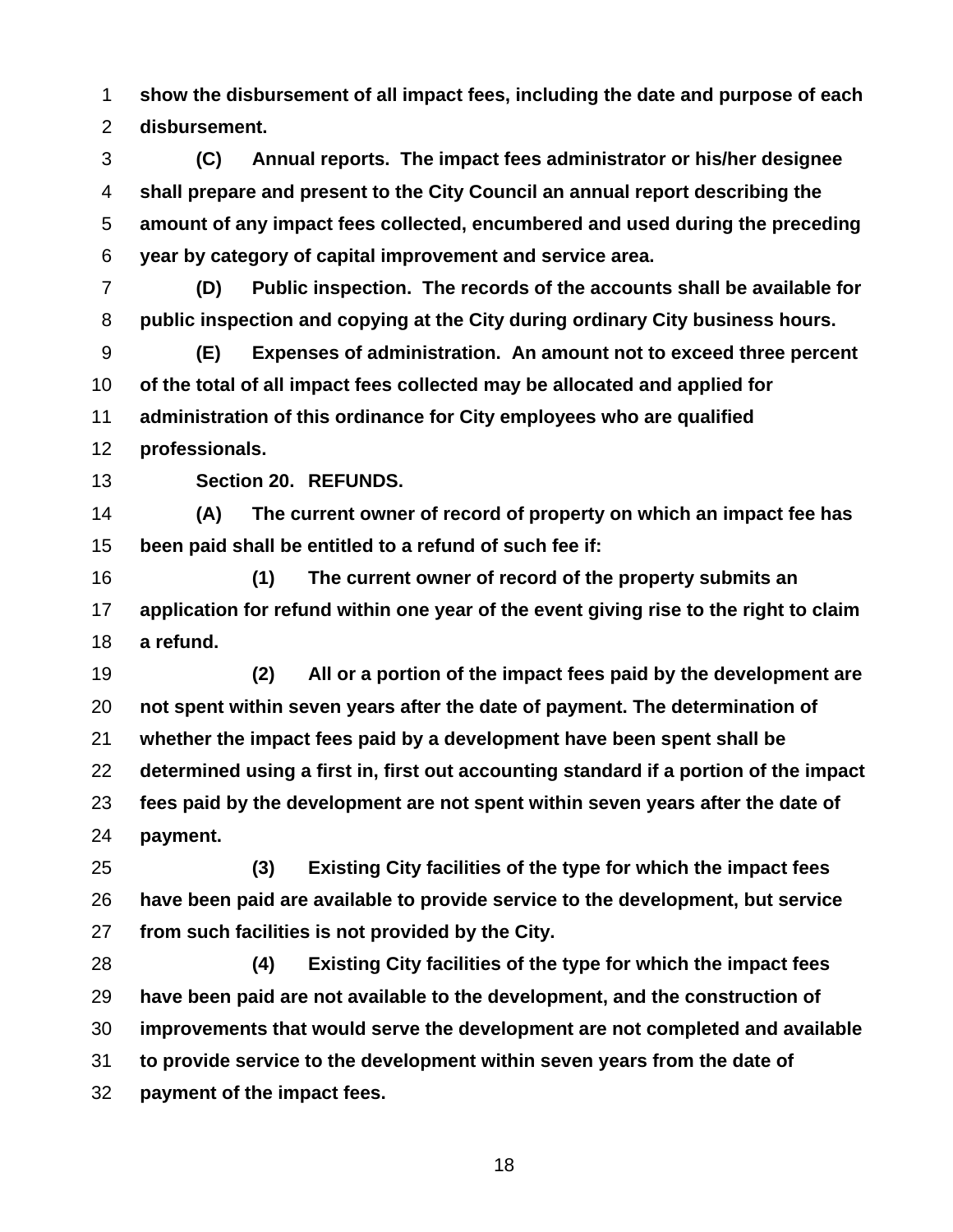**(B) An application for refund must be submitted to the impact fees administrator or his/her designee on a form provided by the City for such purpose and must contain information and documentation sufficient to permit the impact fees administrator to determine whether the refund claimed is proper and, if so, the amount of such refund. A refund not applied for within the time period specified or not submitted in the manner specified shall be deemed deferred.** 

**(C) In no event shall an applicant be entitled to a refund for impact fees assessed and paid to recover the costs of excess capacity in existing system improvements.** 

**(D) Within 30 days from the date of receipt of an application for refund, the impact fees administrator or his/her designee must provide the applicant, in writing, with a decision on the refund request including the reasons for the decision. If a refund is due the applicant, the City shall issue a refund payment to the applicant within 30 days of the impact fees administrator's written decision on the refund request.** 

**(E) The applicant may appeal the determination of the impact fees administrator within 30 days of such determination, as provided in Section 22.** 

**(F) A refund shall bear interest calculated from the date of collection of the impact fee to the date of refund at the statutory rate as set forth in NMSA 1978, § 56-8-3.** 

**(G) The impact fees administrator shall review the impact fee revenues collected and expenditures made by service area seven years following the effective date and annually thereafter. If revenues exceed expenditures by more than ten percent, the City shall refund a pro rata share of the difference to the owner of record of each property for which impact fees have been paid within the previous seven years in the service area due a refund.** 

**Section 21. CREDITS.** 

**The City shall grant credit against impact fees imposed pursuant to this ordinance under the following circumstances:** 

**(A) Credits shall be granted only for the value of any construction of improvements or contribution or dedication of land, easements or money for system improvements or system studies listed on the CCIP, made by a developer or his predecessor in title or interest as a condition of development approval or**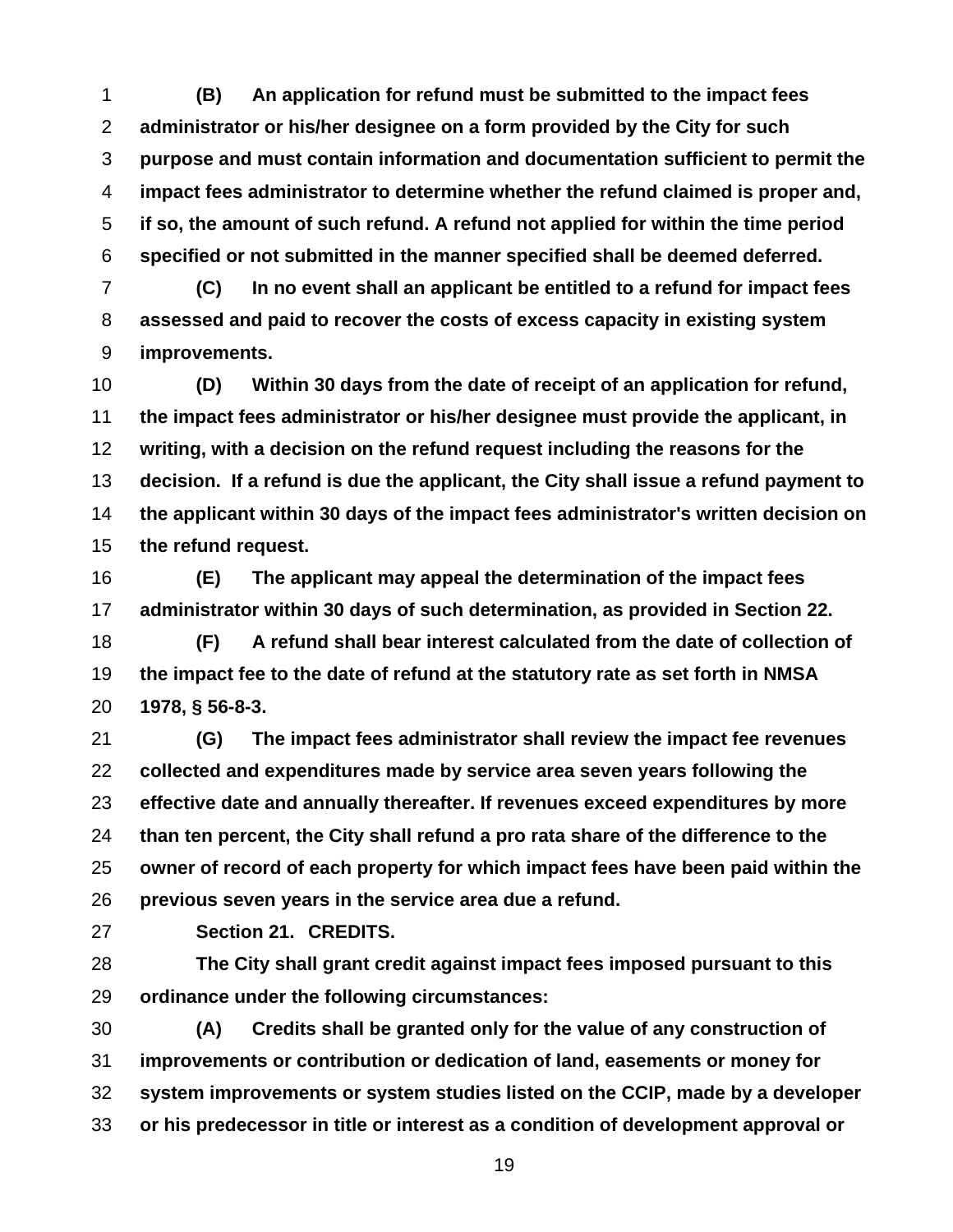**pursuant to a development agreement with the City, or for payments made or to be made pursuant to the terms of any special assessment district (SAD), Public Improvement District (PID), Subdivision Improvement Agreement (SIA), Business Improvement District (BID), Metropolitan Redevelopment District (MRD) or other program by which off-site system improvements are paid or constructed, as long as the projects are listed on the CCIP.** 

**(B) Credits shall only be granted for system improvements listed on the CCIP or system studies listed on the CCIP for the same category of system improvements and within the same service areas for which impact fees are imposed pursuant to this ordinance.** 

**(C) Credits shall only be granted for contributions, dedications or improvements accepted by the City. Cash contributions shall be deemed accepted when payment is received and accepted by the City. Land or easements shall be deemed accepted when conveyed or dedicated to and accepted by the City. All conveyances and dedications of land or easements shall be conveyed to the City free and clear of all liens, claims and encumbrances. Improvements shall be deemed accepted when:** 

**(1) The construction of the creditable improvement is complete and accepted by the City;** 

**(2) A suitable maintenance and warranty bond or letter of credit is received and approved by the City; and** 

**(3) All design, construction, testing, bonding and acceptance procedures are verified by the City to be in strict compliance with the current City standards as shown by a certificate of completion and acceptance issued by the City Engineer.** 

**(D) Notwithstanding Subsection (C) of this Section, the City may, by agreement, grant credits for system improvements which have not been completed if the applicant for such credits provides the City with acceptable security to ensure completion of the system improvements in the form of a performance bond, irrevocable letter of credit, or escrow agreement or other form of security payable to or for the benefit of the City in an amount determined by the impact fees administrator to be equal to 120 percent of the estimated completion cost of the system improvements, including land acquisition costs**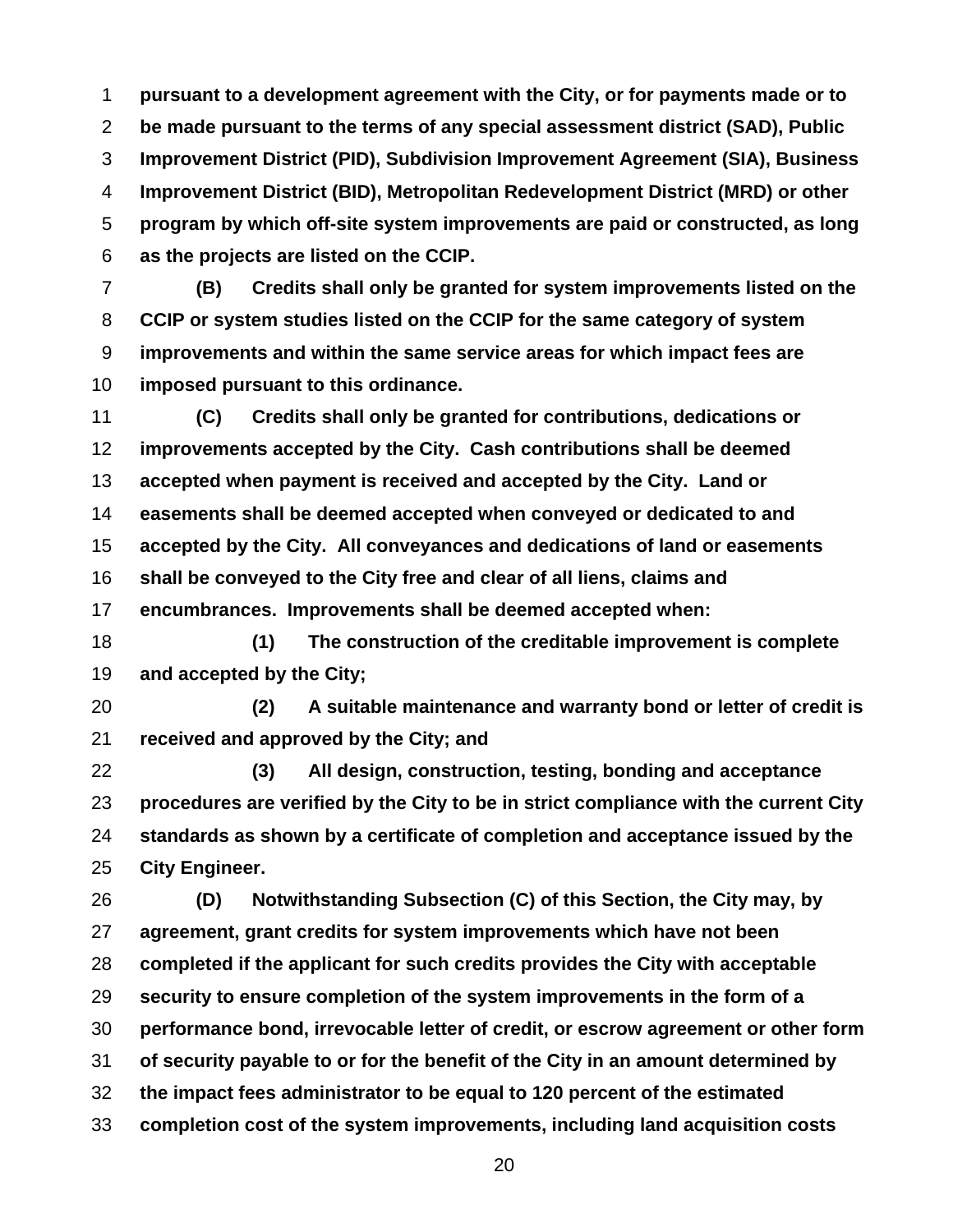**and planning and design costs. The value of such system improvements for computing credits shall be their estimated completion cost, based on documentation acceptable to the City. (E) No credits shall be granted for: (1) System improvements that fail to meet applicable City standards; (2) Project improvements; (3) The construction of local on-site facilities required by zoning, subdivision, or other City regulation intended to serve only a particular development; (4) System improvements made in excess of the level of service established in this ordinance unless such system improvements are listed on the CCIP and are required as a condition of development approval; or (5) Any study, analysis or report, or portion thereof, required by the City to determine the project improvements for a development project. (F) Development agreements for system improvements may be negotiated and entered into between the City and a developer, subject to the following requirements: (1) A developer may offer to construct, contribute, dedicate or pay the cost of a capital improvement included as a project in the CCIP; (2) The City may accept such offer on terms satisfactory to the City; (3) The terms of the agreement shall be memorialized in a written agreement between the City and the developer prior to the issuance of a building permit; (4) The agreement shall establish the estimated value of the system improvements, the schedule for initiation and completion of the system improvements, a requirement that the system improvements be completed to accepted City standards, and such other terms and conditions as deemed necessary by the City; and (5) The City must review the system improvements plan, verify costs and time schedules, determine if the system improvements are eligible system improvements, determine if the completed improvement meets applicable**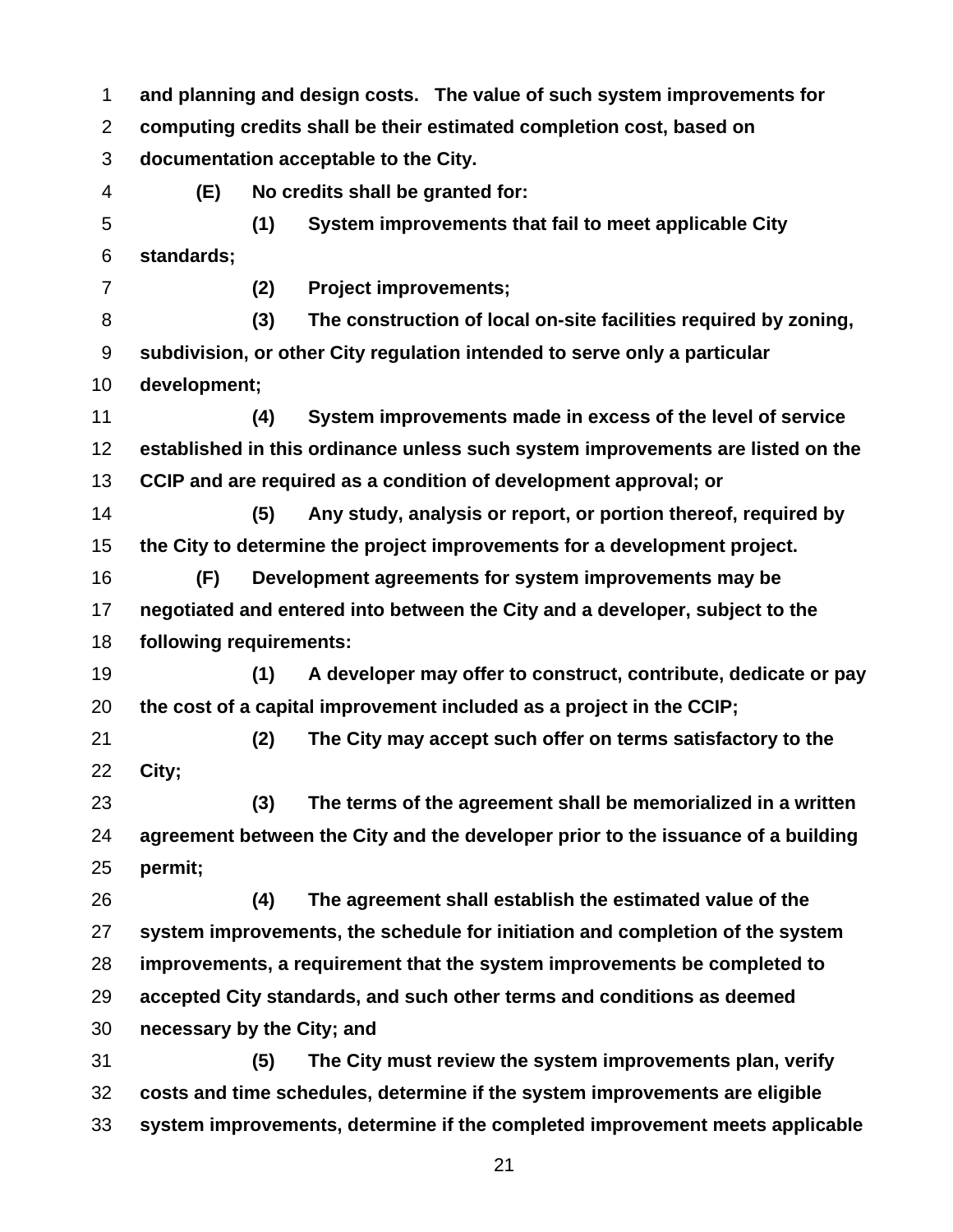**City standards, calculate the applicable impact fees otherwise due, determine the amount of the credits for such system improvements to be applied to the otherwise applicable impact fees, and determine if excess credits are created. (G) Credits for system improvements shall be applied for as follows: (1) Credits shall be applied for no later than the time of application for a building permit on forms provided by the City. Credits not applied for within such time period shall be deemed waived. (2) Credits created pursuant to a development agreement with the City entered into between the City and a developer from and after the effective date shall be applied for no later than the time the development agreement is approved by the City. (H) The value of credits and the calculation of excess credits shall be determined by the impact fees administrator, in writing, subject to appeal pursuant to Section 22. (I) The value of credits for system improvements shall be computed as follows: (1) The value of cash contributions shall be based on the face value of the cash payment at the time of payment to the City; (2) The value of unimproved land or easements shall, at the option of the applicant, be: (a) The fair market value of the land or easement prior to any increase in value resulting from development approval demonstrated by an appraisal prepared by an appraiser acceptable to the City. (b) The acquisition cost of the land or easement to the developer or his/her predecessor in title or interest demonstrated by documentation acceptable to the City. (3) The value of system improvements shall, at the option of the applicant, be: (a) The fair market value of the completed system improvement at the time of acceptance by the City demonstrated by an appraisal prepared by an appraiser acceptable to the City;**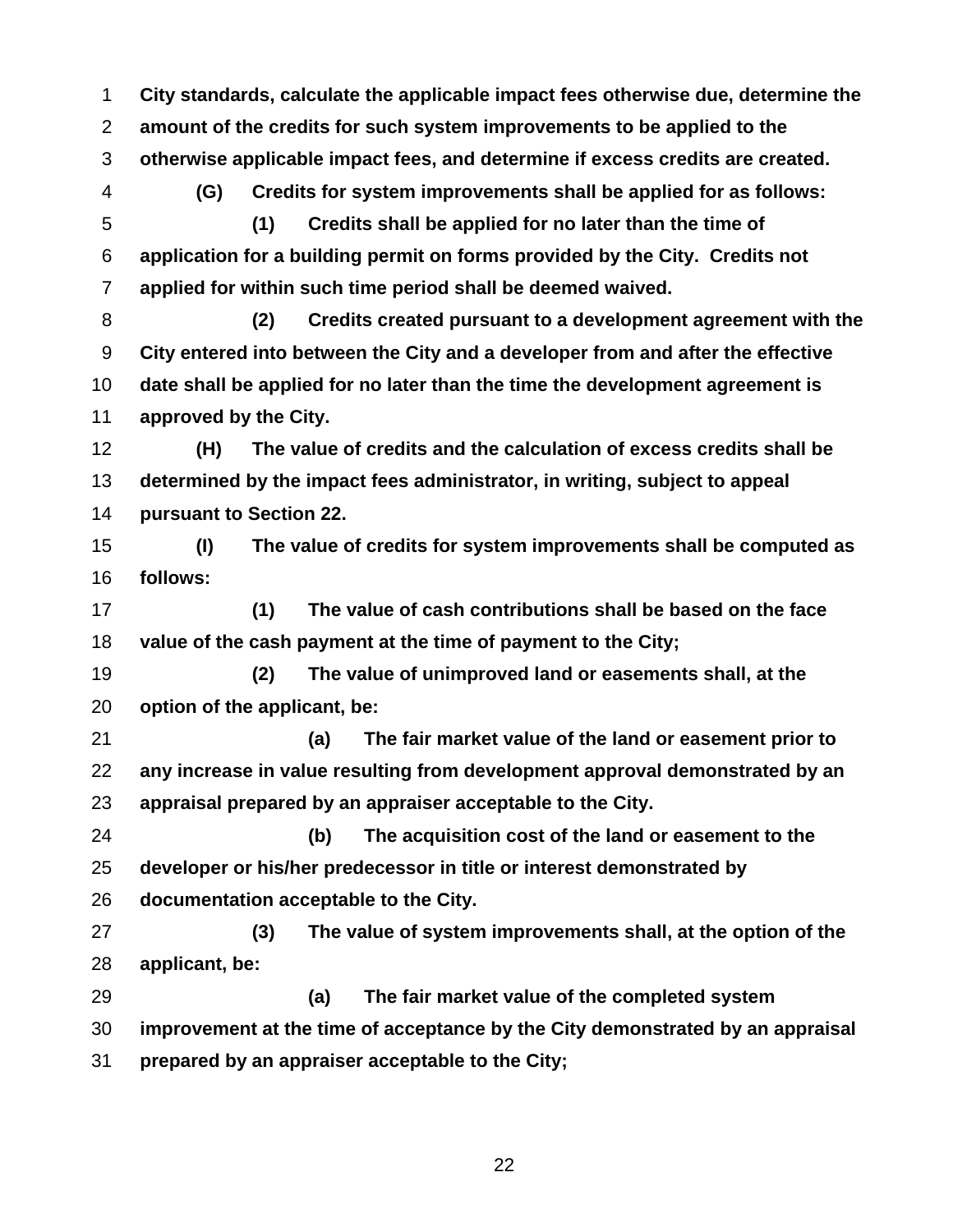**(b) The actual construction cost of the completed system improvement, including planning and design costs, demonstrated by documentation acceptable to the City.** 

**(4) The value of system studies shall be the cost of the study demonstrated by documentation acceptable to the City.** 

**(5) An applicant for credits shall be responsible for providing at his/her own expense the appraisals, construction and acquisition cost documentation and other documentation necessary for the valuation of credits by the impact fees administrator. The City shall not be obligated to grant credits to any applicant who cannot provide such documentation in such form as the impact fees administrator may require.** 

**(6) In lieu of the appraisals referred to in Subsections (I)(2)(a) and (I)(3)(a) of this Section, the impact fees administrator may accept an appraisal prepared by an appraiser acceptable to the City that demonstrates the combined fair market value of land, easements or completed improvements at the time of acceptance by the City, less the increase in land value resulting from development approval.** 

**(7) The impact fees administrator may accept an appraisal that was prepared contemporaneously with the original contribution, dedication or construction of a system improvement if he/she determines that such appraisal is reasonably applicable to the computation of the credit due.** 

**(8) The impact fees administrator retains the right to obtain, at the City's expense, additional engineering and construction cost estimates and/or property appraisals that may, at the impact fees administrator's option, be used to determine the value of credits.** 

**(J) Credits granted for system improvements and system studies shall be applied as follows:** 

**(1) Credits shall be given in the year the project appears in the CCIP.** 

**(2) Credits shall be applied first to offset the impact fees otherwise due for the development project for which the credit was granted. If the value of the credit exceeds the impact fees otherwise due, the excess credits**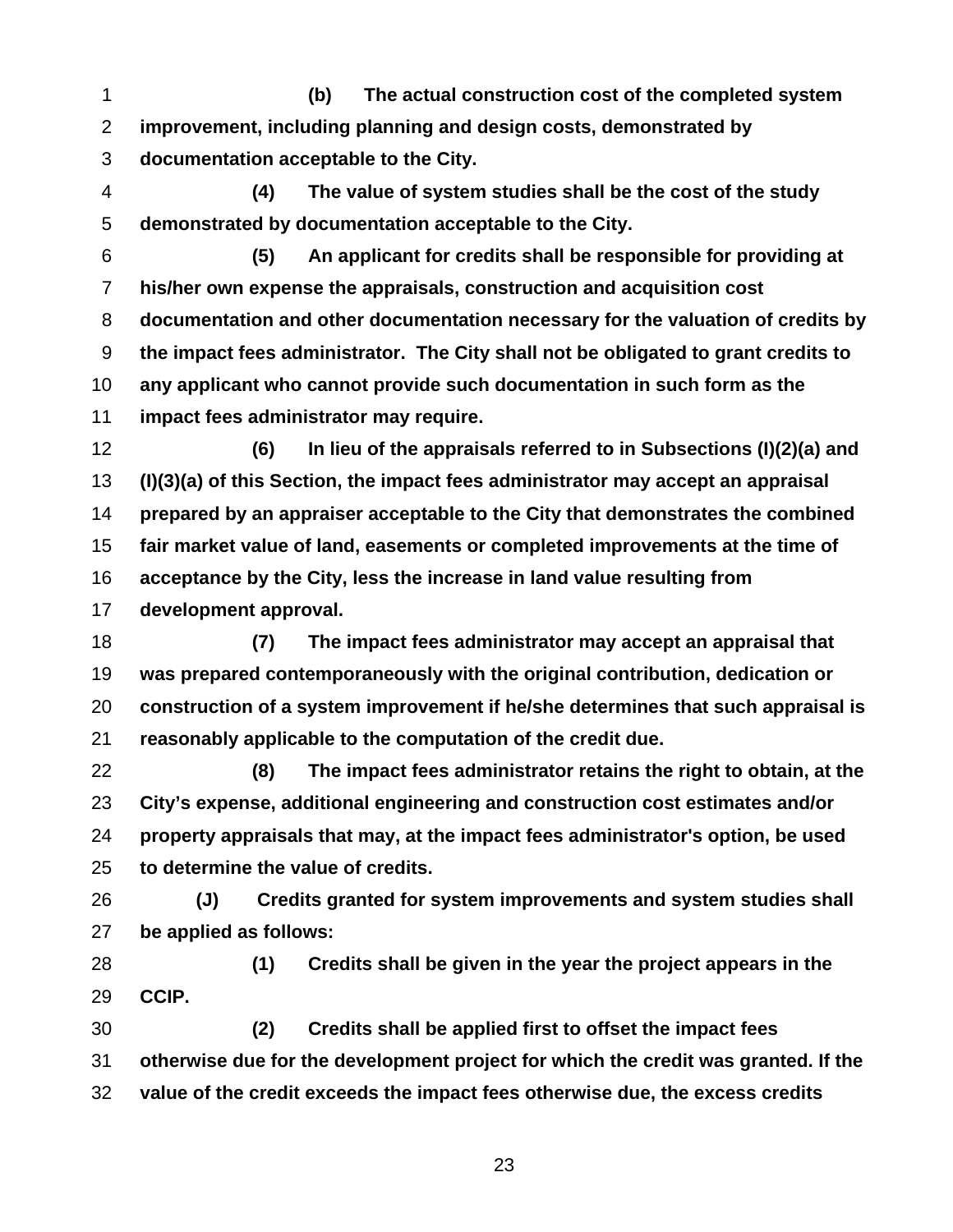**shall become the property of the applicant, subject to the requirements of this ordinance.** 

**(3) Credits shall only be applied to offset impact fees for the same category of system improvements, within the same service area for which the credit was granted. Credits shall not be used to offset impact fees for other categories of system improvements or for other service areas.** 

**(4) If an applicant is entitled to excess credits, the impact fees administrator shall issue a certificate of excess credit to the applicant which denotes the dollar amount of the excess credit, the category of system improvement and service area to which the excess credit may be applied, the name of the applicant as the original credit-holder, a description of the development project for which the credit was granted and the year in which the credit will become available. The certificate of excess credit shall be signed by both the impact fees administrator and the credit-holder. The impact fees administrator shall retain a copy of the certificate of excess credit and the credit-holder shall be given the original certificate.** 

**(5) Excess credits shall be freely transferable in accordance with the provisions of this ordinance.** 

**(6) The credit-holder of excess credits may do any of the following:** 

**(a) Apply all or part of the excess credits to offset impact fees due for new development for the same category of system improvements within the same service area for which the credit was granted;** 

**(b) Transfer all or part of the certificate of excess credits to another person who shall become the credit-holder upon written notice to the impact fees administrator, subject to the same rights and restrictions as the original credit-holder, in addition to additional restrictions that apply to transferred excess credits; and/or** 

**(c) Request reimbursement from the City for all or part of the amount of the excess credits from revenue generated by impact fees paid by new development for system improvements within the same service category and service area for which the credit was granted.** 

**(7) Excess credits shall be subject to the following restrictions:**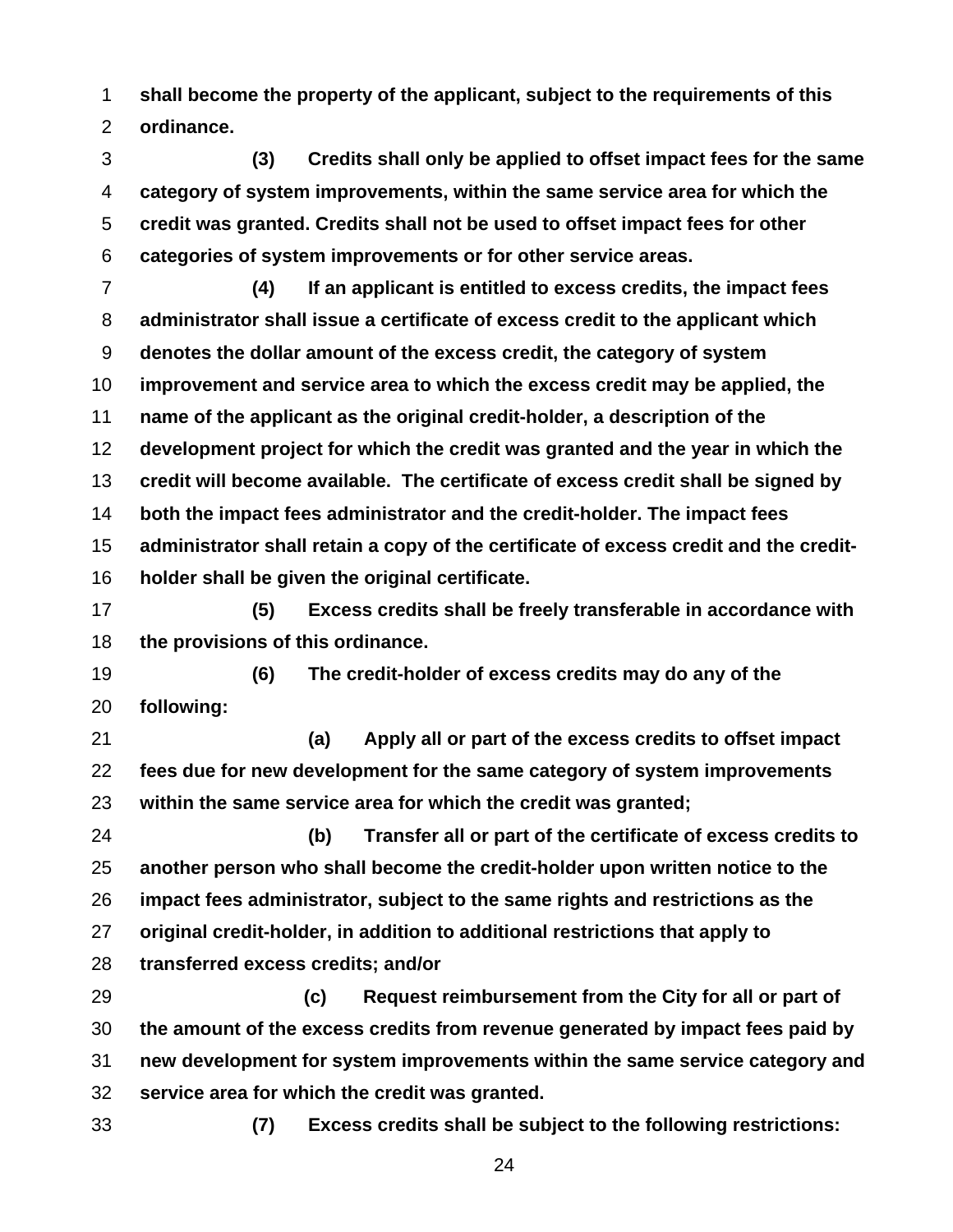**(a) Excess credits shall not accrue interest and shall not be considered public money, public funds or public credit within the meaning of any law or ordinance relating to public money, public funds or public credit.** 

**(b) Excess credits shall not be reimbursed from the City 's general fund or from any other City funding source other than impact fees paid by new development for system improvements within the same service category and service area for which the credit was granted.** 

**(c) The City shall, upon request from the credit-holder of excess credits, after acceptance by the City of the project creating credits, provide reimbursements for excess credits on a first in, first out basis and shall not be obligated to provide reimbursements in the event there is no unencumbered account balance in the City's impact fee account for the appropriate service category and service area.** 

**(d) Except as otherwise provided in this ordinance, excess credits shall not constitute a liability of the City, and the City shall not be obligated to reimburse excess credits.** 

**(e) Excess credits transferred from the original credit-holder may be applied to offset up to 100 percent of the impact fees otherwise due from new development for system improvements within the same service category and service area for which the credit was granted.** 

**(f) Excess credits must be applied for, used, sold, or redeemed, if at all, within seven (7) years after their issuance.** 

**Section 22. ADMINISTRATIVE APPEALS.** 

**(A) Notice of appeal; filing; fee. An applicant who chooses to appeal the assessment or calculation of impact fees; determination of exemptions, credits, excess credits; or other decision of the impact fees administrator shall submit a notice of appeal and payment of a nonrefundable processing fee to the impact fees administrator or his/her designee within 30 days following the date of the decision or determination of the impact fees administrator giving rise to the appeal.** 

**(B) Bond. If the notice of appeal is accompanied by a bond or other sufficient surety satisfactory to the City Attorney, in an amount equal to the**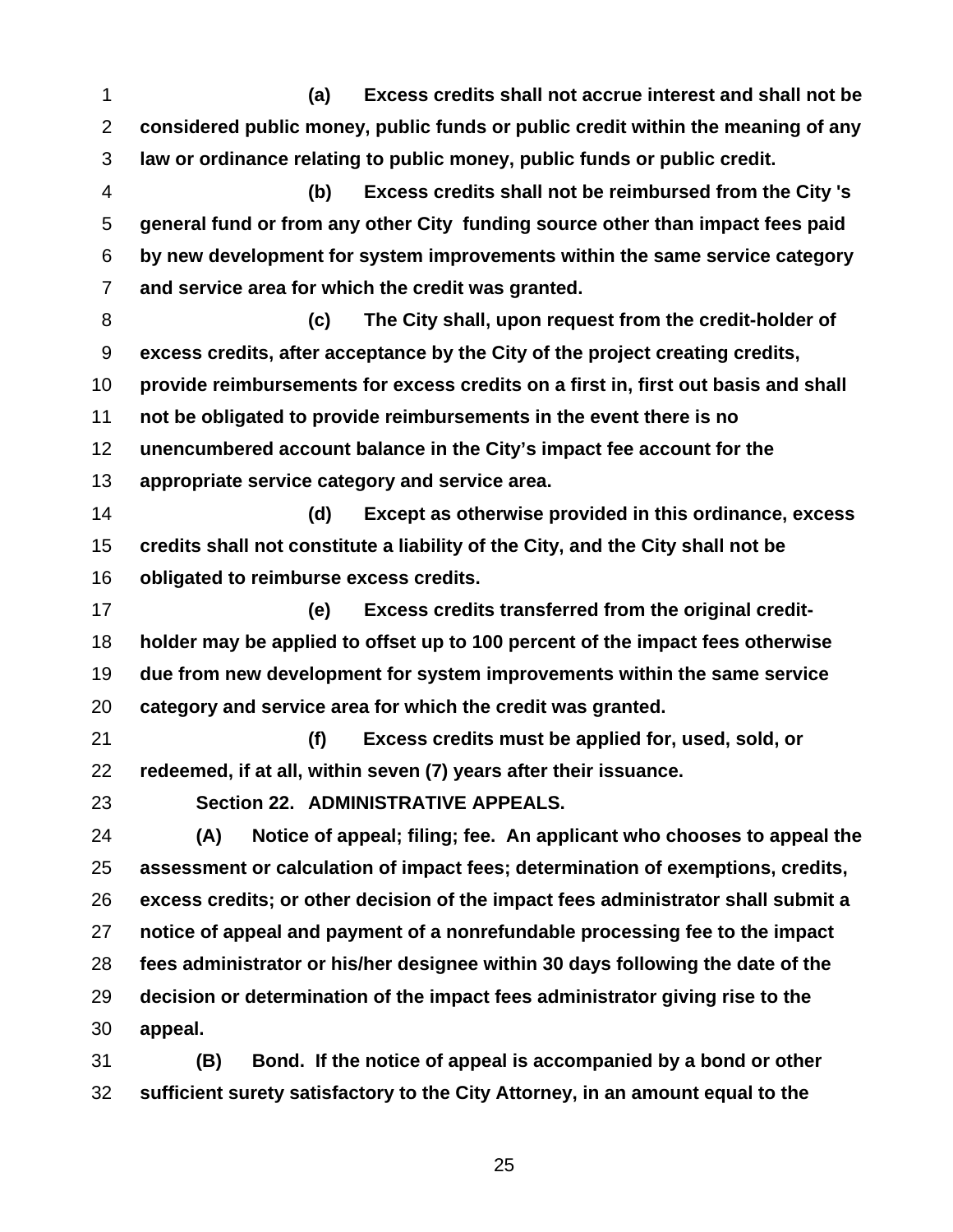**impact fee assessed, the City Building Official or his/her duly designated agent shall issue the building permit.** 

**(C) Staying of impact fee collection; requirement. The filing of a notice of appeal shall not stay the collection of the impact fee unless a bond or other sufficient surety has been filed.** 

**(D) Action by Environmental Planning Commission. Appeals shall be considered by the Environmental Planning Commission in accordance with the rules and regulations of that administrative body. Upon hearing such appeals, the Environmental Planning Commission may affirm, change or modify the decision of the impact fees administrator or, in lieu thereof, make such other or additional determination as it deems proper. The decision of the Environmental Planning Commission upon the appeal shall be in writing, concurred in by a majority of the members present, which shall forthwith transmit a copy of the decision to the applicant and to the impact fees administrator.** 

**(E) Appeal of Environmental Planning Commission's decision. Either the applicant or the impact fees administrator may appeal the decision of the Environmental Planning Commission to the City Council within 30 days following the decision of the Environmental Planning Commission.** 

**(F) Final decision by City Council. The City Council shall consider the appeal in accordance with the rules and regulations of that governing body. The decision of the City Council shall, in all instances, be the final administrative decision and shall be subject to judicial review in accordance with applicable law.** 

## **Section 23. PROMULGATION OF RULES**

**(A) The Mayor is responsible for the promulgation of rules necessary to fulfill the intent of this ordinance. Authorized rules shall be published in the Development Process Manual and shall have the same effect as the provisions within this ordinance. The following process shall be observed hereafter in rulemaking pursuant to this ordinance.**

**(B) Prior to the adoption, amendment or repeal of any rule, the Mayor shall, at least 30 days prior to the proposed action:**

**(1) Publish notice of the proposed action in a daily newspaper of general circulation in the City; and**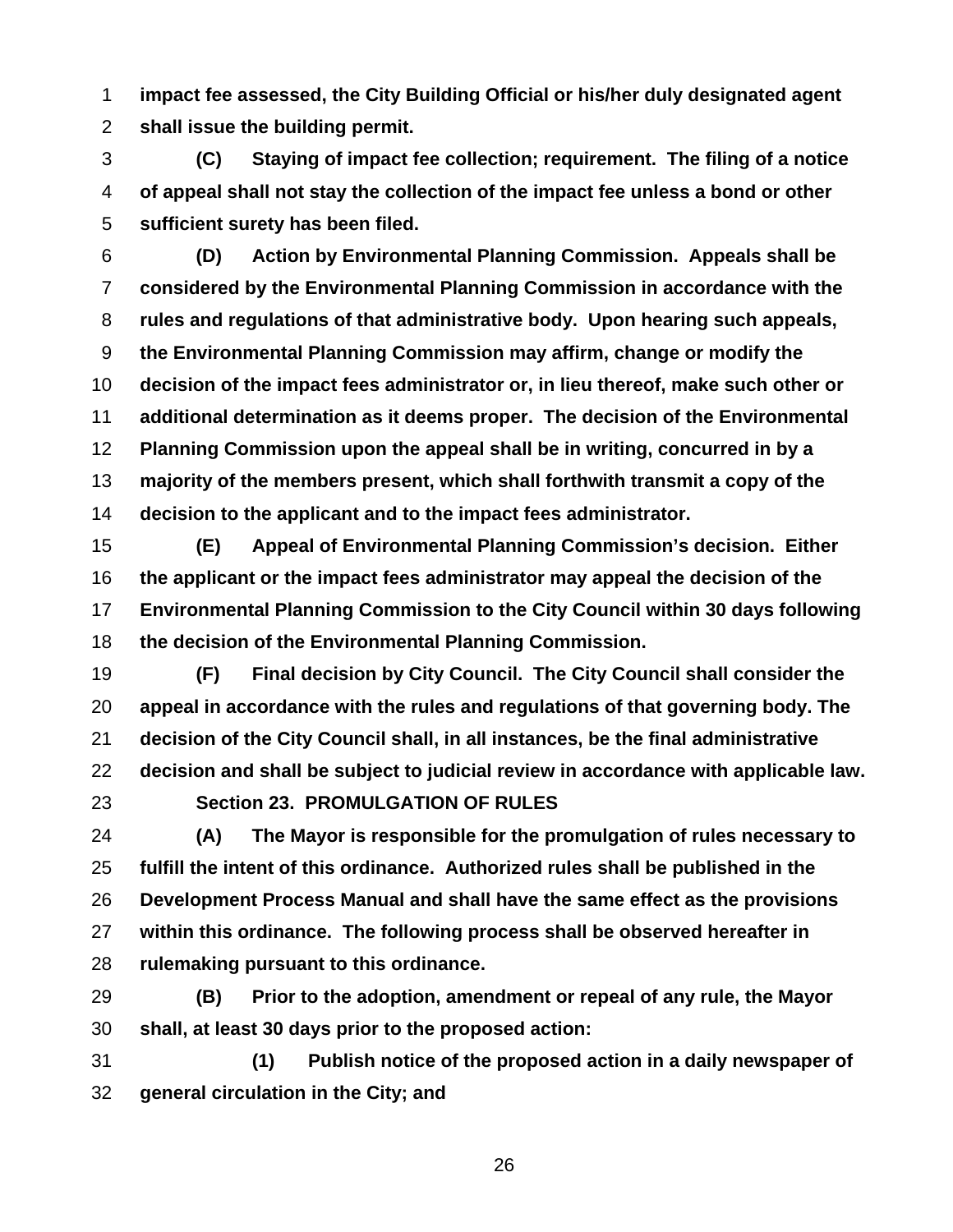**(2) Notify any person or group filing written request, such request to be renewed yearly to assure notice of proposed action which may affect that person or group, notification being by mail or other method to the last address specified by the person or group. A fee may be charged those requesting notice to cover reasonable city costs. (3) The notice of proposed action shall: (a) State the manner in which data, views or arguments may be submitted to the Mayor by any interested person; (b) Describe the substance of the proposed action or state the subjects and issues involved; and (c) Include specific reference to the division of this article under which the rule is proposed. (C) All interested persons shall be given reasonable opportunity to submit data, views, and arguments concerning any proposed rule change. If the Mayor finds that oral presentation is unnecessary or impracticable, the Mayor may require that the presentation be made in writing. The Mayor shall consider fully all submissions related to the proposed rule change. All persons making a presentation, verbally or in writing, shall promptly be given a copy of the decision, by mail or otherwise. (D) Each rule or set of rules adopted is effective upon recording as an adopted rule with the City Clerk and promulgated as an amendment of the Development Process Manual or as specified in the rule itself. (E) Regarding filing of rules and copying: (1) The Mayor shall promptly record with the City Clerk one copy of each proposed rule, adopted final rule, or amendment or repeal therof, including all rules existing on the effective date of this ordinance. (2) The Mayor shall promptly publish each final rule or** 

**amendment, or repeal thereof, including all rules existing on the effective date of this ordinance, as amendments to the Development Process Manual.**

**(3) The City Clerk shall maintain and update as necessary an index of adopted rules on file in the Clerk's office and shall make copies of the rules available to the public. The City Clerk shall allow the public to make copies of rules recorded in the Clerk's office. A reasonable fee may be charged.**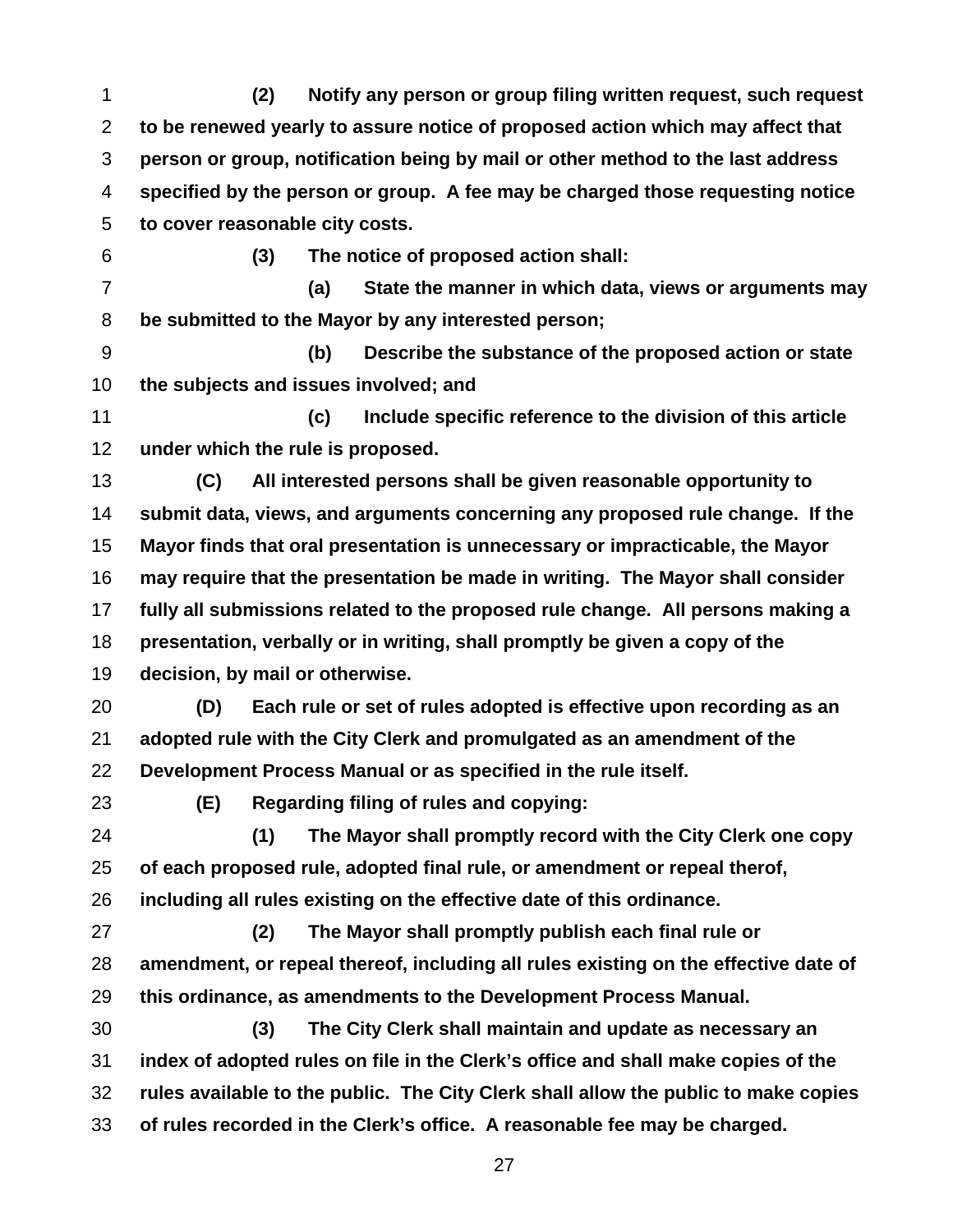**Section 24. EFFECT OF IMPACT FEE ON ZONING AND SUBDIVISION REGULATIONS.** 

**This ordinance shall not affect, in any manner, the permissible use of property, density of development, design and improvement standards and requirements, or any other aspect of the development of land or provision of capital improvements subject to the zoning and subdivision regulations of the City, which shall be operative and remain in full force and effect without limitation with respect to all such development.** 

**Section 25. IMPACT FEE AS ADDITIONAL AND SUPPLEMENTAL REQUIREMENT TO CITY REGULATIONS.** 

**The impact fee is additional and supplemental to, and not in substitution of, any non-financial requirements imposed by the City on the development of land or the issuance of building permits. Payment of the impact fee shall not waive or otherwise alter compliance with zoning or other City requirements. It is intended to be consistent with and to further the objectives and policies of the Comprehensive Plan and other City policies, ordinances and resolutions by which the City seeks to ensure the provision of public facilities in conjunction with the development of land.** 

**Section 26. REVIEW AND AMENDMENT.** 

**The advisory committee shall review, update and propose any amendments to the land use assumptions and the impact fees at least every five years from the effective date. The advisory committee shall be consulted during such review and file its written comments concerning any amendments with the City Council. The City Council shall take action on any proposed amendments consistent with the provisions of the Development Fees Act.** 

**Section 27. EVALUATION.** 

**The Council shall evaluate the Roadway Facilities Impact Fees Ordinance within one year of its effective date.** 

**Section 28. PENALTY FOR VIOLATION OF ORDINANCE.** 

**The City shall have the power to sue in law or equity for relief in civil court to enforce this ordinance including, but not limited to, injunctive relief to enjoin and restrain any person from violating the provisions of this ordinance and to** 

**recover such damages as may be incurred by the implementation of specific**